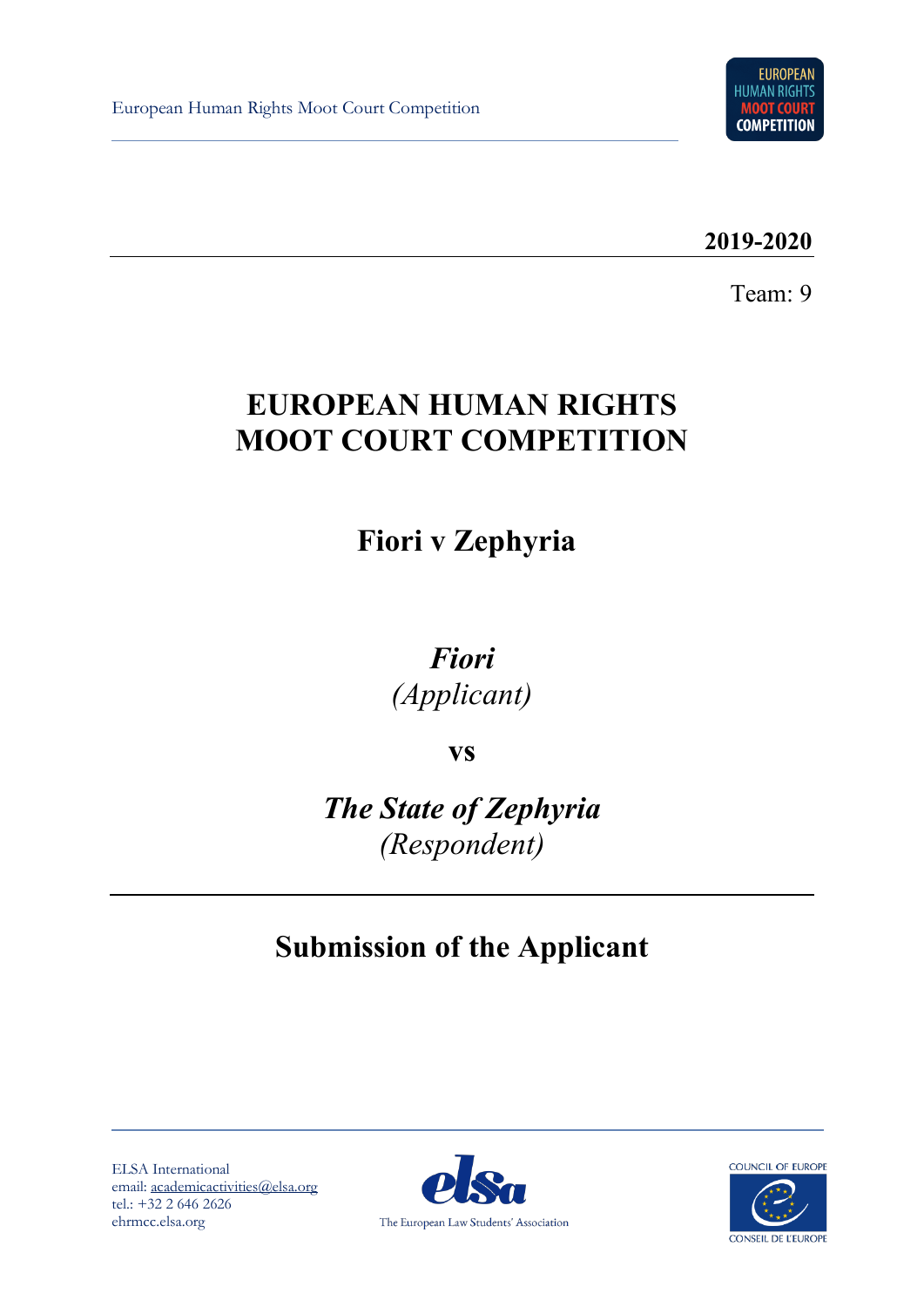# **Table of Contents**

| 1. THE STATE OF ZEPHYRIA HAS JURISDICTION UNDER ARTICLE 1 OF THE<br>CONVENTION WITH RESPECT TO THE APPLICANTS' COMPLAINTS1       |
|----------------------------------------------------------------------------------------------------------------------------------|
| 1.1. Zephyria has been exercising "effective control" over the Applicants' town  1                                               |
| 1.2. Zephyria has established a jurisdictional link on the grounds of the procedural                                             |
| INTERNATIONAL HUMAN RIGHTS LAW TAKE<br>2.<br><b>THE</b><br>RULES OF<br>PRECEDENCE OVER THOSE OF INTERNATIONAL HUMANITARIAN LAW 3 |
|                                                                                                                                  |
|                                                                                                                                  |
|                                                                                                                                  |
|                                                                                                                                  |
| 1.2. The State of Zephyria has violated the substantive limb of Article 3 of the                                                 |
| 1.3. The State of Zephyria has not complied with its procedural obligations under                                                |
| 2. VIOLATIONS OF ARTICLE 8 OF THE CONVENTION AND OF ARTICLE 1 OF                                                                 |
| 2.1. There has been an interference with regard to the right to respect for private life of                                      |
| 2.2. There has been an interference with the right to respect for home and the right to                                          |
| 2.3. The interference was not justified under Article 8 § 2 and Article 1 of Protocol No.                                        |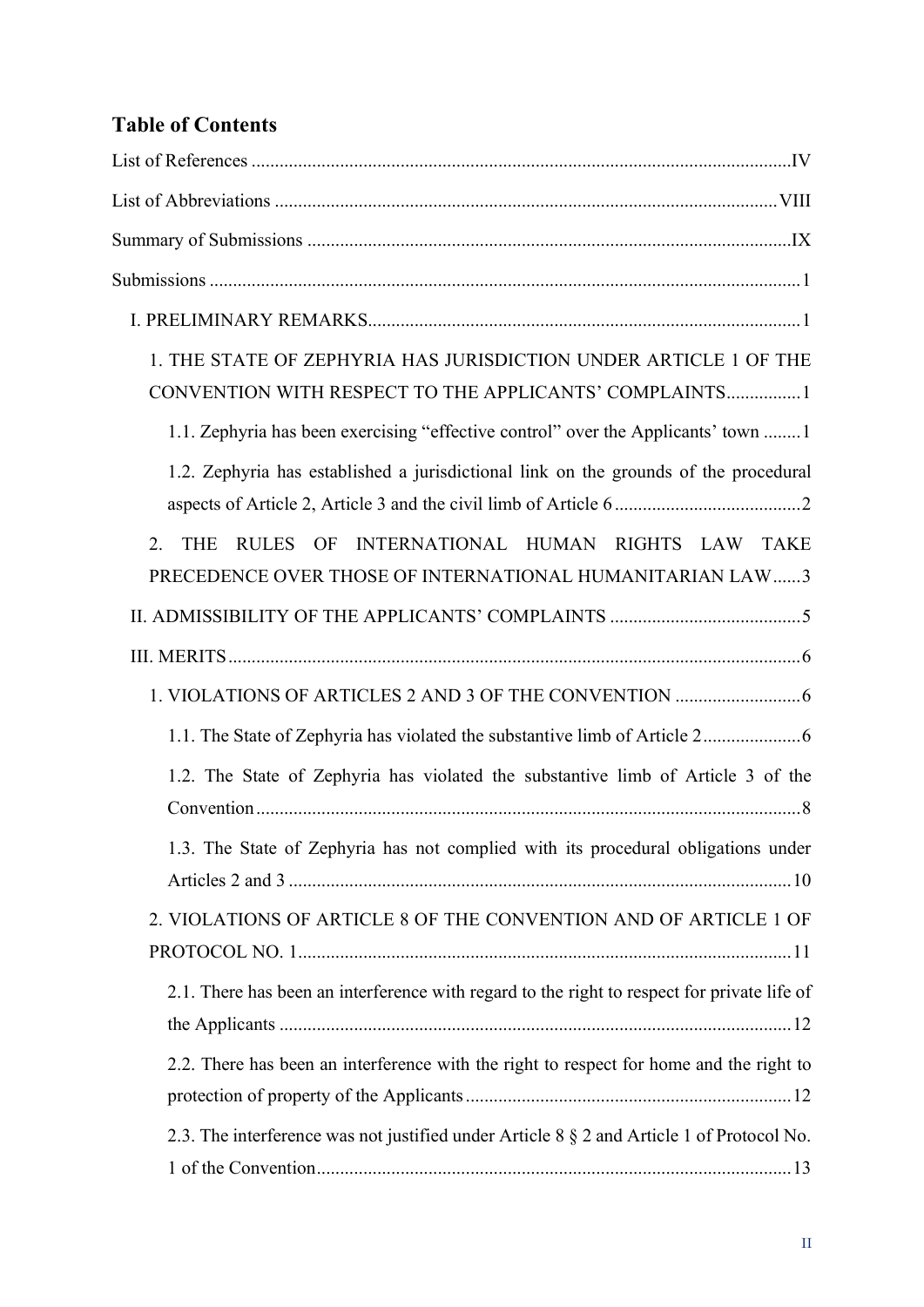| 3. VIOLATION OF THE RIGHT TO A FAIR TRIAL UNDER ARTICLE 6 OF THE                          |
|-------------------------------------------------------------------------------------------|
|                                                                                           |
| 3.1. The Applicants' right to a reasoned judgement was violated by the domestic courts    |
| 3.2. There has been a violation of the Applicants' right to a hearing within a reasonable |
| 4. VIOLATION OF ARTICLE 13 IN CONJUNCTION WITH ARTICLES 2 AND 3 OF                        |
|                                                                                           |
|                                                                                           |
|                                                                                           |
|                                                                                           |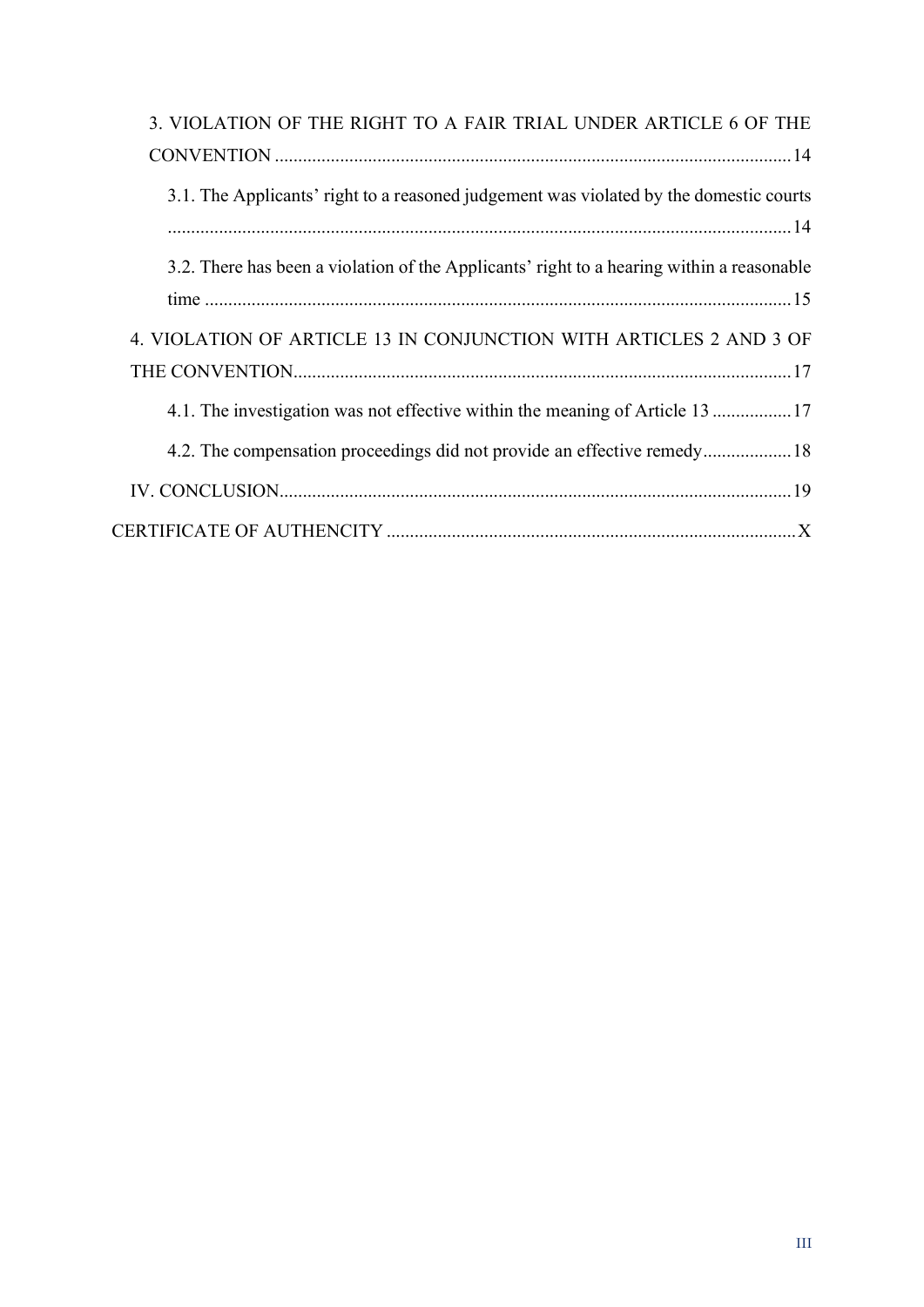### <span id="page-3-0"></span>**List of References**

# **Case law of the European Court of Human Rights and the European Commission of Human Rights**:

- 1. Akkum and Others v Turkey, app. no. 21894/93
- 2. Aksoy v Turkey, app. no. 21987/93
- 3. Al-Saadoon and Mufdhi v the United Kingdom, app. no. 61498/08
- 4. Al-Skeini and Others v the United Kingdom, app. no. 55721/07
- 5. Anguelova v Bulgaria, app. no. 38361/97
- 6. Assenov and Others v Bulgaria, app. no. 24760/94
- 7. Banković and Others v Belgium and Others, app. no. 52207/99
- 8. Bazorkina v Russia, app. no. 69481/01
- 9. Belgian Linguistics Case No. 2, app. no. 1474/62; 1677/62; 1691/62; 1769/63; 1994/63; 2126/64
- 10. Bensaid v the United Kingdom, app. no. 44599/98
- 11. Benzer and Others v Turkey, app. no. 23502/06
- 12. Blyudik v Russia, app. no. 46401/08
- 13. Çakici v Turkey, app. no. 23657/94
- 14. Catan and Others v the Republic of Moldova and Russia, app. nos. 43370/04, 18454/06, 8252/05
- 15. Chahal v the United Kingdom, app. no. 22414/93
- 16. Chapman v the United Kingdom, app. no. 27238/95
- 17. Conka v Belgium, app. no. 51564/99
- 18. Cyprus v Turkey, app. no. 25781/94
- 19. Damayev v Russia, app. no. 36150/04
- 20. El-Masri v "The Former Yugoslav Republic of Macedonia", app. no. 39630/09
- 21. Ergi v Turkey, app. no. 23818/94
- 22. Esmukhambetov and Others v Russia, app. no. 23445/03
- 23. Fabris v France, app. no. 16574/08
- 24. Gäfgen v Germany, app. no. 22978/05
- 25. Güzelyurtlu and Others v Cyprus and Turkey, app. no. 36925/07
- 26. H. v Belgium, app. no. 8950/80
- 27. H v France, app. no. 10073/82
- 28. Hasan İlhan v Turkey, app. no. 22494/93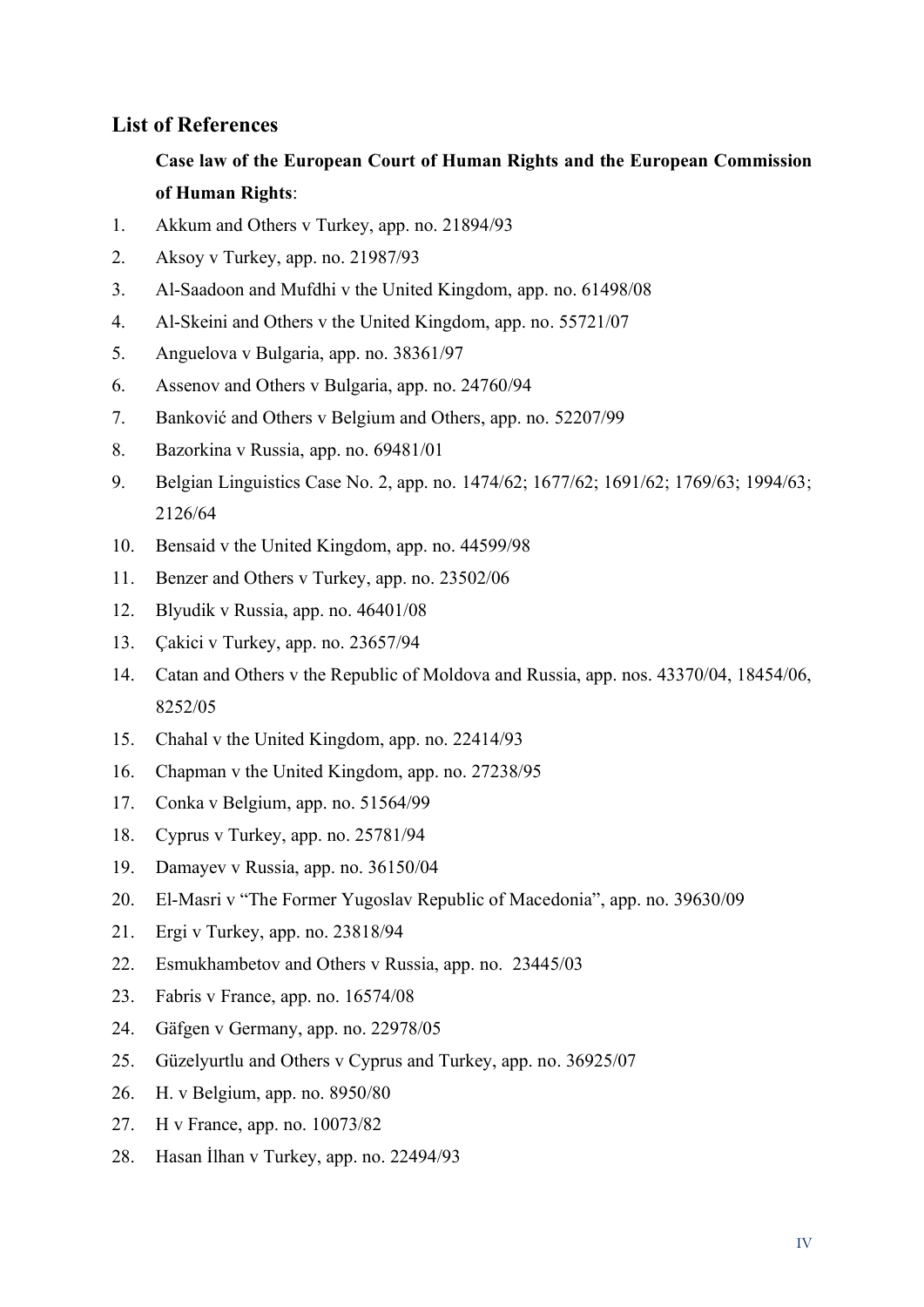- 29. Hassan v the United Kingdom, app. no. 29750/09
- 30. Hugh Jordan v the United Kingdom, app. no. 24746/94
- 31. Ilaşcu and Others v Moldova and Russia, app. no. 48787/99
- 32. İpek v Turkey, app. no. 25760/94
- 33. Ireland v the United Kingdom, app. no. 5310/70
- 34. Jaloud v the Netherlands, app. no. 47708/08
- 35. Janowiec and Others v Russia, app. no. 55508/07, 29520/09
- 36. Kavaklioglu and Others v Turkey, app. no. 15397/02
- 37. Kaya v Turkey, app. no. 22729/93 (158/1996/777/978)
- 38. Khashiyev and Akayeva v Russia, 57942/00, 57945/00
- 39. Klass and Others v Germany, app. no. 5029/71
- 40. Kudla v Poland, app. no. 30210/96
- 41. Labita v Italy, app. no. 26772/95
- 42. Loizidou v Turkey (merits), app. no. 15318/89
- 43. Loizidou v Turkey (preliminary objections), app. no. 15318/89
- 44. Lupeni Greek Catholic Parish and Others v Romania, app. no. 76943/11
- 45. Marković and Others v Italy, app. no. 1398/03
- 46. McCann and Others v the United Kingdom, app. no. 18984/91
- 47. McKerr v the United Kingdom, app. no. 28883/95
- 48. Menteş and Others v Turkey, app. no. 58/1996/677/867
- 49. Musayev and Others v Russia, app. nos. 57941/00, 58699/00, 60403/00
- 50. Nachova and Others v Bulgaria, app. nos. 43577/98, 43579/98
- 51. Öcalan v Turkey, app. no. 46221/99
- 52. Ogur v Turkey, app. no. 21594/93
- 53. Orhan v Turkey, app. no. 25656/94
- 54. Paul and Audrey Edwards v the United Kingdom, app. no. 46477/99
- 55. Perevedentsevi v Russia, app. no. 39583/05
- 56. Petkov and Others v Bulgaria, app. nos. 77568/01, 178/02, 505/02
- 57. Ramos Nunes de Carvalho e Sá v Portugal, app. nos. 55391/13, 57728/13, 74041/13
- 58. Raninen v Finland, app. no. 20972/92
- 59. Razvozzhayev v Russia and Ukraine and Udaltsov v Russia, app. nos. 75734/12, 2695/15, 55325/15
- 60. Salakhov and Islyamova v Ukraine, app. no. 28005/08
- 61. Sarli v Turkey, app. no. 24490/94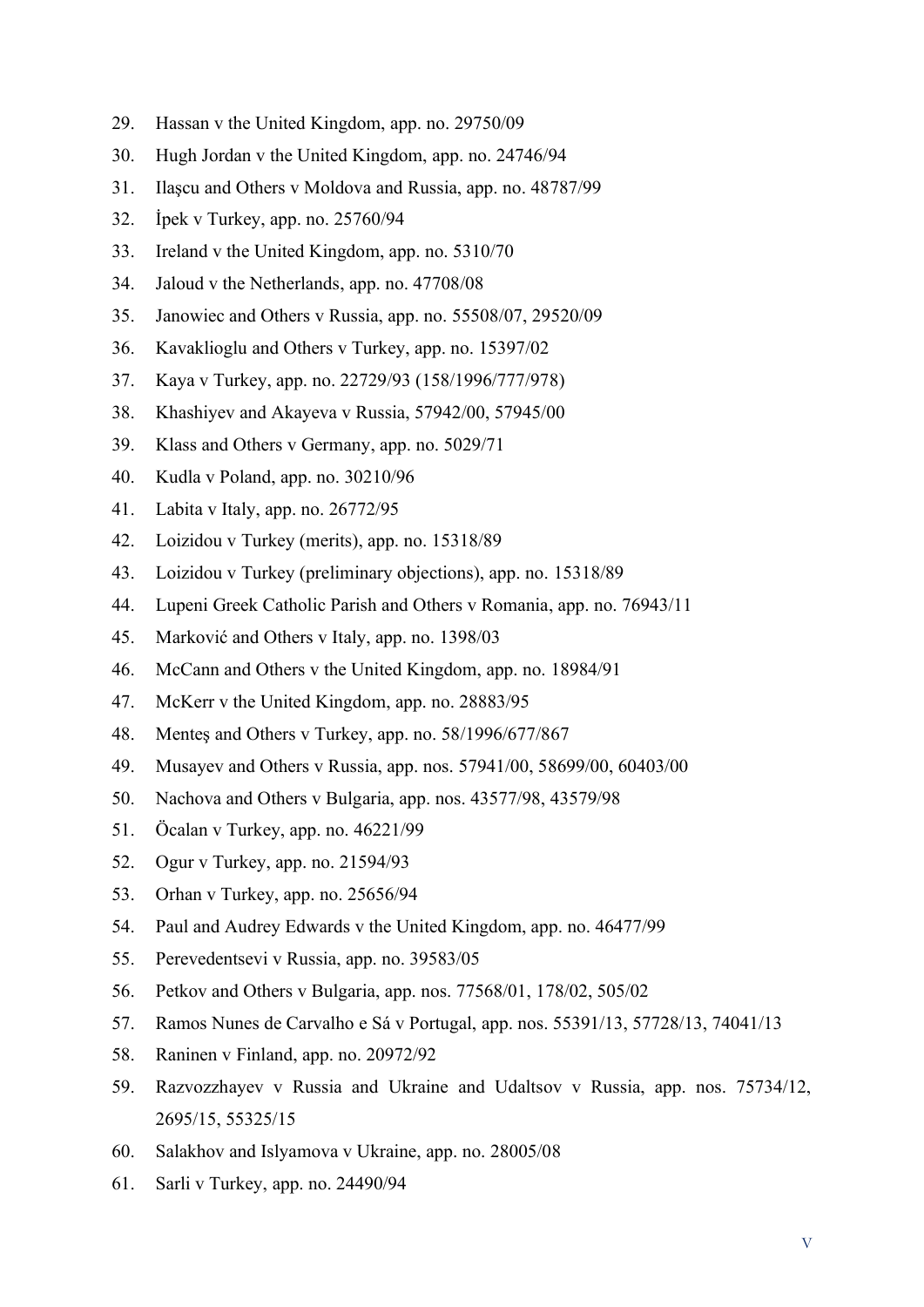- 62. Scordino v Italy (no. 1), app. no. 36813/97
- 63. Selmouni v France, app. no. 25803/94
- 64. Soering v the United Kingdom, app. no. 14038/88
- 65. Storck v Germany, app. no. 61603/00
- 66. Tanrikulu v Turkey, app. no. 23763/94
- 67. Vallianatos and Others v Greece, app. nos. 29381/09, 32684/09
- 68. Varnava and Others v Turkey, app. nos. 16064/90, 16065/90, 16066/90, 16068/90, 16069/90, 16070/90, 16071/90, 16072/90, 16073/90
- 69. Wagner and J.M.W.L. v Luxembourg, app. no. 76240/01
- 70. X and Y v the Netherlands, app. no. 8978/80
- 71. X v France, app. no. 18020/91
- 72. Y. F. v Turkey, app. no. 24209/94
- 73. Yaşa v Turkey, app. no. 22495/93
- 74. Zabiyeva and Others v Russia, app. no. 35052/04

#### **Case law of the International Court of Justice**:

- 1. Legality of the Threat or Use of Nuclear Weapons, Advisory Opinion, I. C.J. Reports 1996
- 2. Legal Consequences of the Construction of a Wall in the Occupied Palestinian Territory, Advisory Opinion, I. C. J. Reports 2004
- 3. Corfu Channel Case (United Kingdom v. Albania); Assessment of Compensation, 15 XII 49, International Court of Justice (ICJ), 15 December 1949, p. 22
- 4. Militarv and Paramilitary Activities in and against Nicaragua (Nicaragua v. United States of America), Merits, Judgment. I.C.J. Reports 1986, p. 112, para. 215
- 5. Legality of the Threat or Use of Nuclear Weapons, Advisory Opinion, I.C.J. Reports 1996, p. 226
- 6. Armed Activities on the Territory of the Congo (Democratic Republic of the Congo v. Uganda), Judgment, I.C.J. Reports 2005

#### **Case law of the International Criminal Tribunal for the Former Yugoslavia**:

• Prosecutor v Kupreškić, Case No. IT-95-16-T, Judgement (Jan. 14, 2000).

#### **Sources of International Law:**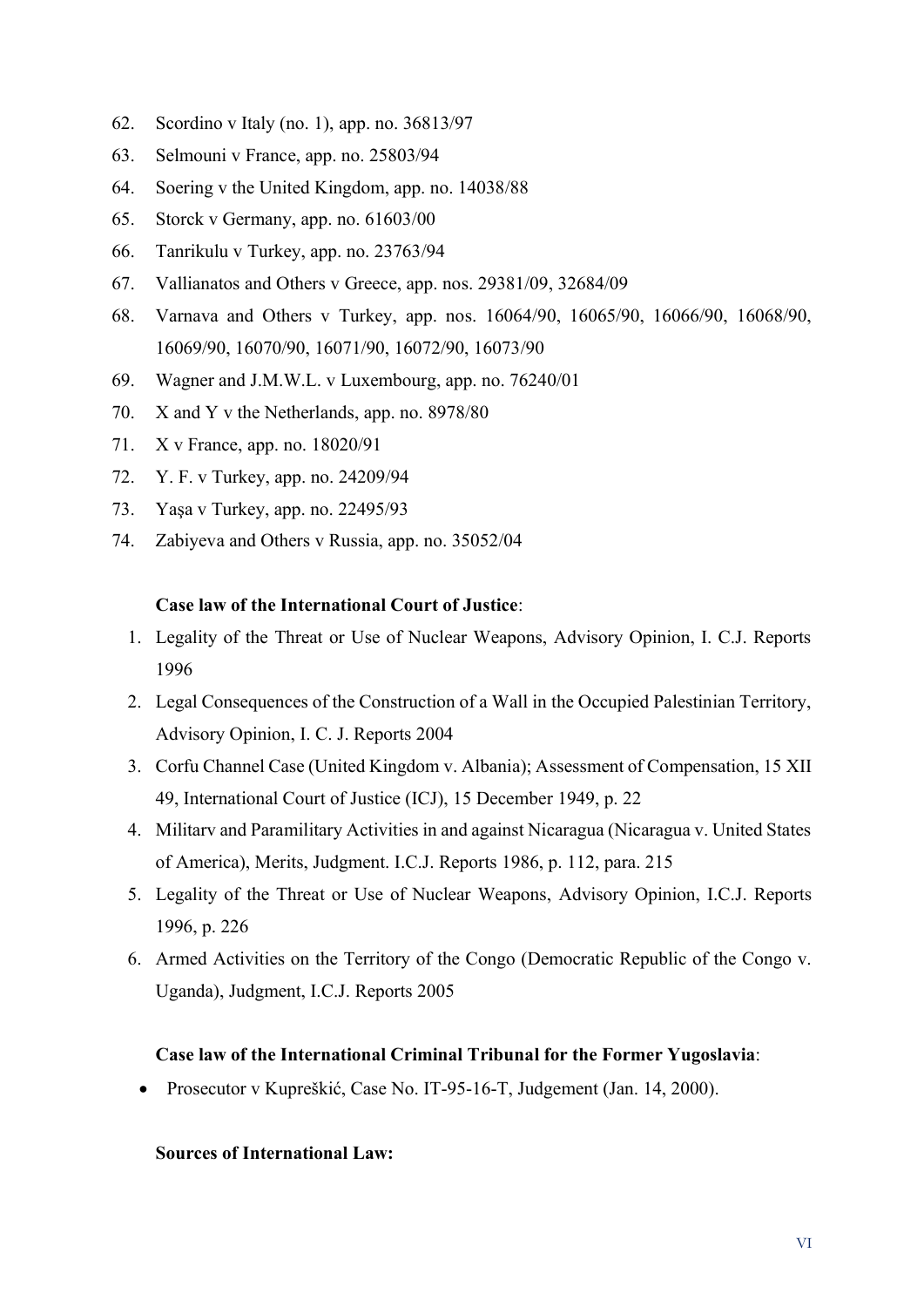• Protocol Additional to the Geneva Conventions of 12 August 1949, and relating to the protection of victims of international armed conflicts (Protocol I), of 8 June 1977

### **Bibliography**:

- Harris, David / O'Boyle, Michael / Bates, Ed / Buckley, Carla, Law of the European Convention on Human Rights, 3rd edition, Oxford University Press, 2014
- Schabas, William A., The European Convention on Human Rights: A Commentary, Oxford University Press, 2015
- Crawford, Emily/ Pert, Alison, International Humanitarian Law, Cambridge University Press, 2015
- Henckaerts, Jean-Marie/ Doswald-Beck, Louise, Customary International Humanitarian Law, Volume I: Rules, ICRC, Cambridge University Press, 2005
- National Research Council, Making Sense of Ballistic Missile Defense: An Assessment of Concepts and Systems for U.S. Boost-Phase Missile Defense in Comparison to Other Alternatives; Washington, DC: The National Academies Press, 2012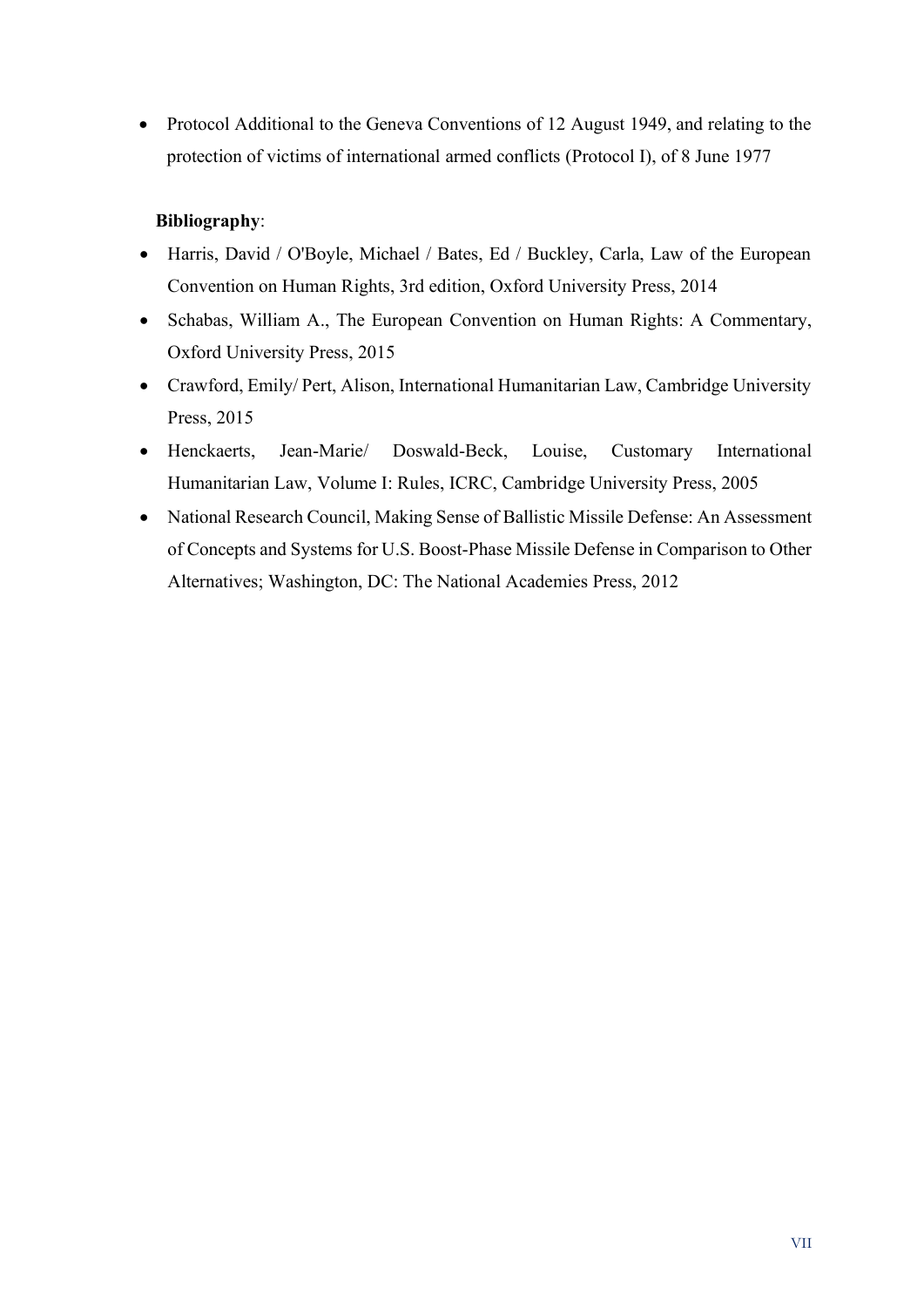# <span id="page-7-0"></span>**List of Abbreviations**

|                   | Act on State Responsibility for Violations | <b>Act on State Responsibility</b> |
|-------------------|--------------------------------------------|------------------------------------|
|                   | of Human Rights                            |                                    |
|                   | Article of the Convention                  | Article                            |
|                   | European Convention on Human Rights        | the Convention                     |
| $\hspace{0.05cm}$ | European Court of Human Rights             | the Court                          |
|                   | International Court of Justice             | ICJ                                |
|                   | International Humanitarian Law             | THL.                               |
|                   | International Human Rights' Law            | IHRL.                              |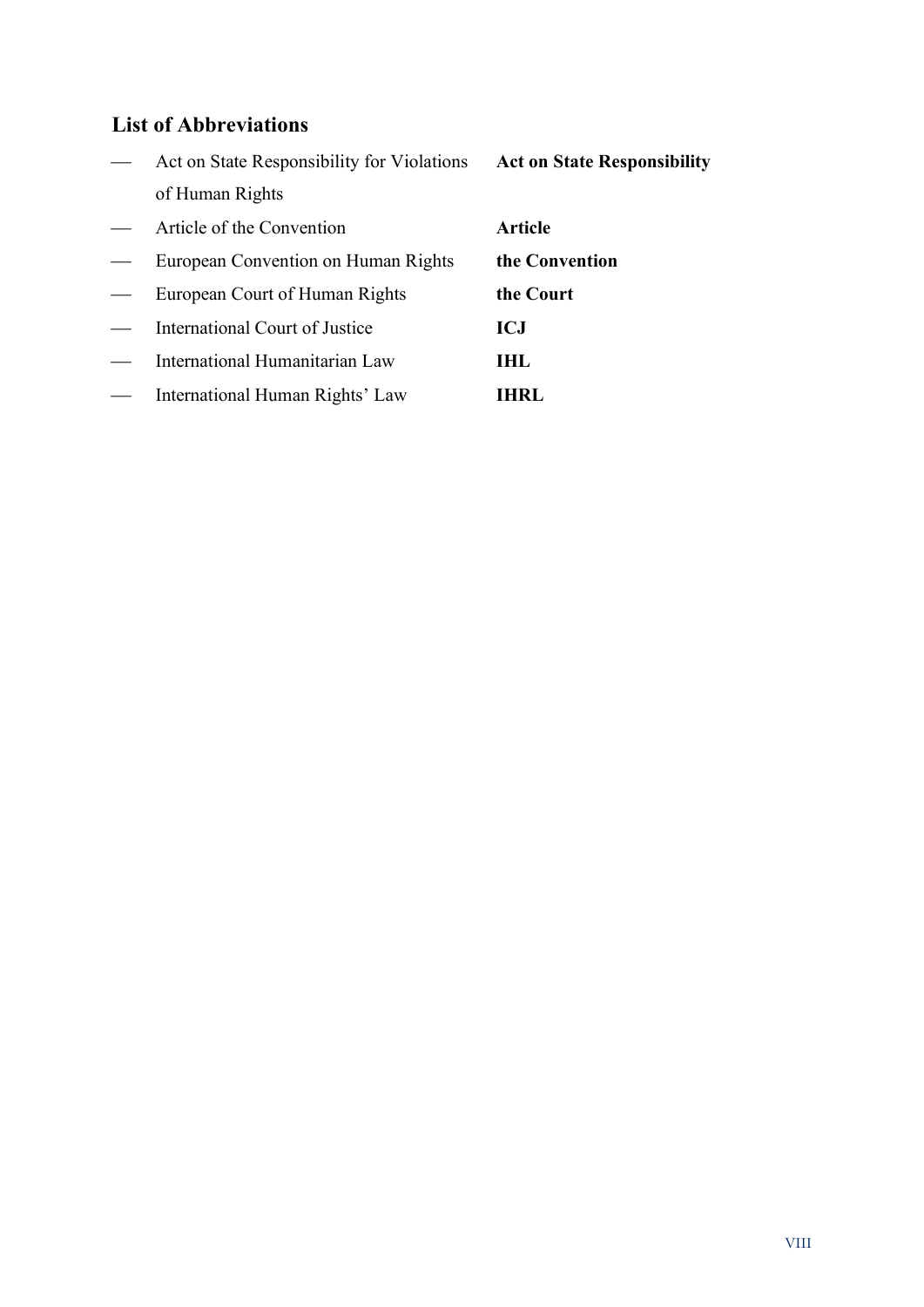### <span id="page-8-0"></span>**Summary of Submissions**

- The Applicants submit that the present case falls within the jurisdiction of Zephyria on two grounds: first, the Zephyrian armed forces have established a *de facto* military occupation over the town of Neyra; and second, Zephyria has established a jurisdictional link on the grounds of the conducted investigation into the violations of Articles 2 and 3 as well as in respect of the civil limb of Article 6.
- The Applicants contend that the rules of IHRL take precedence over those of IHL because of the common legal space of the Convention over the belligerent States and their lack of derogation of any Convention provisions. Alternatively, violations of the Convention should be assessed in the light of the principles of IHL.
- Accordingly, the Applicants maintain that the military attack conducted by Zephyria falls short of the lower standards of IHL, and even more so of the protection provided by Article 2. Hence, the deaths of the Applicants' family members as well as the serious injuries inflicted on the Applicants as a result of the unlawful military strike constitute a violation of the substantive head of Article 2.
- The Applicants alternatively complain that if their bodily harm does not fall within the ambit of Article 2, then it amounts to inhuman treatment contrary to Article 3. The Applicants further maintain that their forced witnessing of the death of their relatives constitutes a breach of Article 3 since their deceased family members are victims of a violation of Article 2, as underlined above.
- The Applicants submit that the investigation into the military operation was ineffective because it was not conducted with the required diligence, thus denoting a violation of the procedural aspects of Articles 2 and 3.
- The Applicants contend that their right to a reasoned judgment and to a hearing within a reasonable time has been violated under Article 6.
- The Applicants maintain that there has been an uniustified interference with their right to respect for private life and home under Article 8 and with their right to protection of property under Article 1 of Protocol No. 1.
- The Applicants complain that the investigation and the compensation proceedings did not provide an effective remedy to their violated fundamental rights, thus constituting a breach of Article 13 in conjunction with Articles 2 and 3.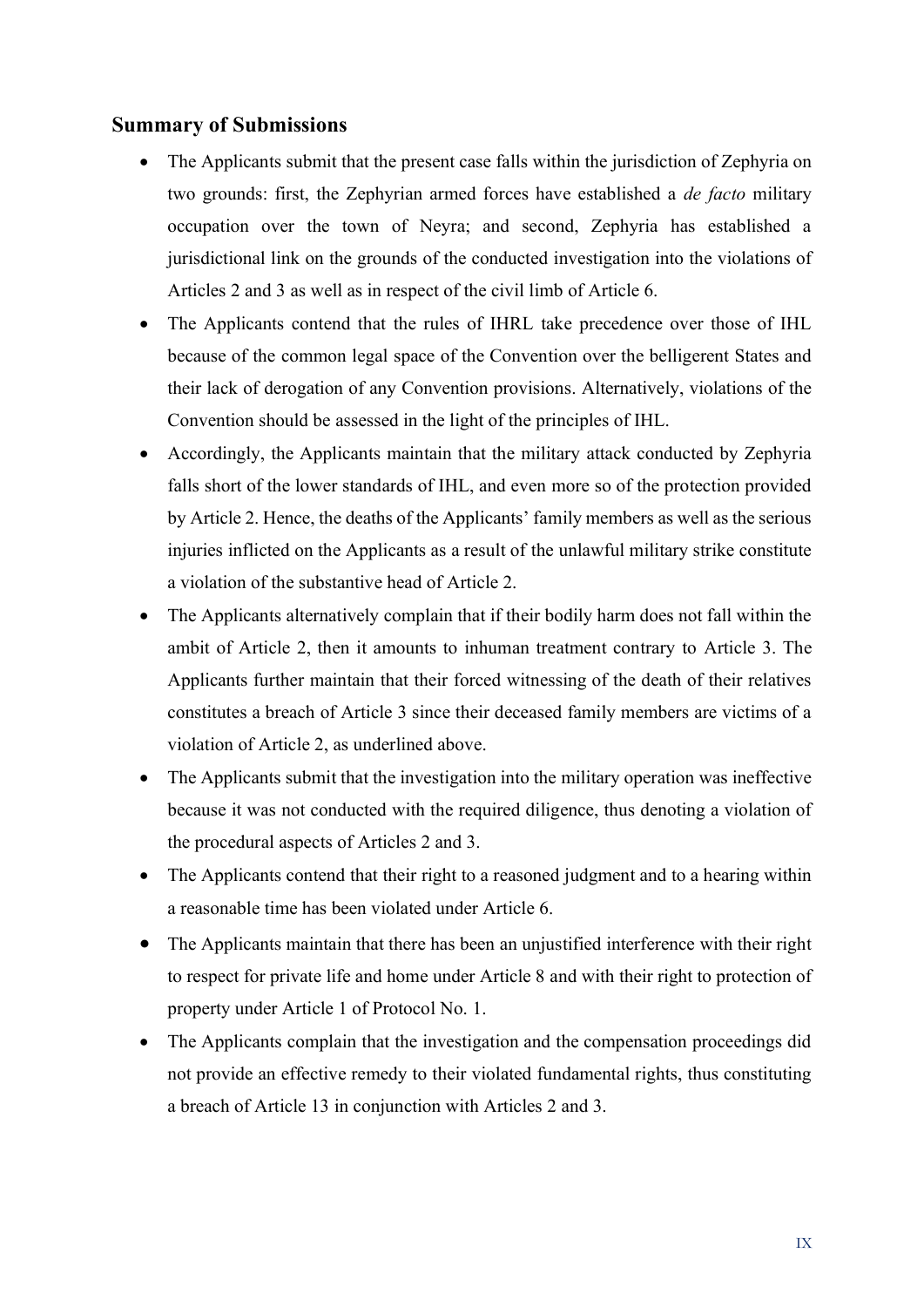### <span id="page-9-0"></span>**Submissions**

#### <span id="page-9-1"></span>**I. PRELIMINARY REMARKS**

# <span id="page-9-2"></span>**1. THE STATE OF ZEPHYRIA HAS JURISDICTION UNDER ARTICLE 1 OF THE CONVENTION WITH RESPECT TO THE APPLICANTS' COMPLAINTS**

The present case concerns the consequences of a missile attack conducted during an ongoing conflict situation between two Council of Europe Member states.1 Respectively, it poses the question whether the matters complained of by the Applicants fall within the jurisdiction of Zephyria even though the events occurred outside its national territory. The Applicants submit that Zephyria has established jurisdiction over them on two grounds: first, the Zephyrian authorities established a *de facto* military occupation over the Applicants' town; and second, the Zephyrian authorities established a jurisdictional link by conducting investigation of the operation within the meaning of Articles 2 and 3 and by examining on the merits the compensation claim under Article 6 of the Convention.

#### <span id="page-9-3"></span>**1.1. Zephyria has been exercising "effective control" over the Applicants' town**

The Applicants maintain that the actions of the Zephyrian army call for an extra-territorial application of the Convention since they amount to an occupation of the town of Neyra. Due to the fact that the Convention has primarily territorial application, the scope of the "jurisdiction" for the purposes of Article 1 usually corresponds to the jurisdiction exercised by states on their territory.2 Nevertheless, a state can exercise jurisdiction extraterritorially provided that it establishes "effective control" or "state agent authority and control" over an area outside its national territory.3 Whereas the principle of state agent authority applies in cases of physical power and control of state agents over individuals outside of that state's territory and is usually related to arrest and detention,4 the principle of effective control is invoked when control is actually exercised over a foreign territory as in the case of occupation.5 The Court has emphasized in its case law that effective overall control is evident when a large

<sup>1</sup> The Case, paras. 4, 24

<sup>2</sup> Al-Skeini and Others v the United Kingdom, app. no. 55721/07, § 131-132

<sup>3</sup> Al-Skeini and Others v the United Kingdom, app. no. 55721/07, § 133-140; Jaloud v the Netherlands, app. no. 47708/08, § 139

<sup>4</sup> Al-Skeini and Others v the United Kingdom, app. no. 55721/07, § 136; Öcalan v Turkey, app. no. 46221/99, § 91; Al-Saadoon and Mufdhi v the United Kingdom, app. no. 61498/08, § 87; Razvozzhayev v Russia and Ukraine and Udaltsov v Russia, app. nos. 75734/12 2695/15 55325/15, § 158

<sup>5</sup> Banković and Others v Belgium and Others, app. no. 52207/99, §§ 70-71; Catan and Others v the Republic of Moldova and Russia, app. nos. 43370/04, 18454/06, 8252/05, § 106; Cyprus v Turkey, app. no. 25781/94, § 76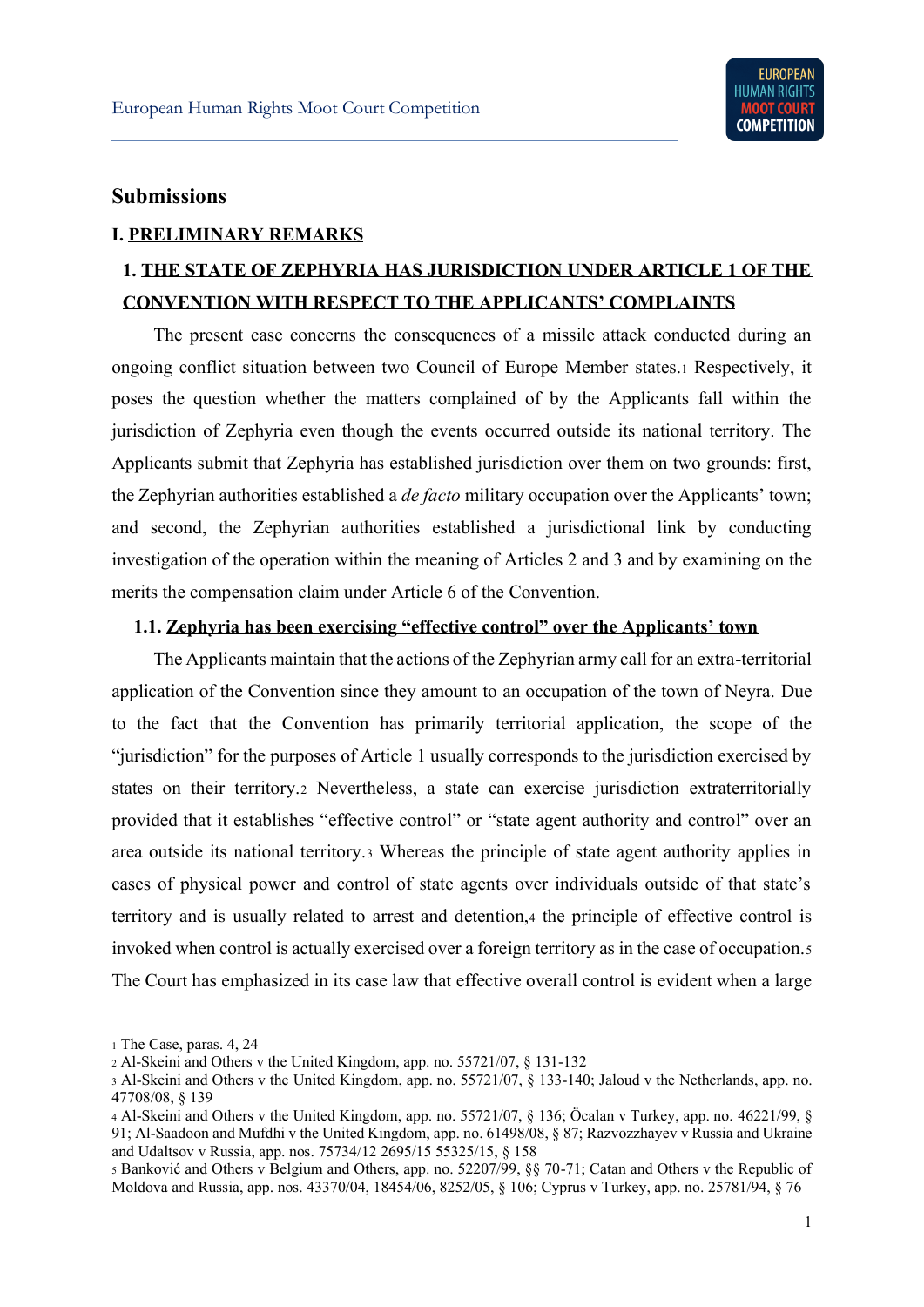number of troops are engaged in active duties on a foreign territory.6 In this case determination of detailed control of the state over the policies and actions of the authorities is not necessary.7

In the case at hand, the Zephyrian army's military presence in the Applicants' town of Neyra consists of approximately 1,000 soldiers.8 In the case of *Ilaşcu and Others v Moldova and Russia* the Court acknowledged that the Russian troops in Transdniestria exercised effective overall control even though they numbered between 1,500 and 2,200 throughout a whole region that had hundreds of thousands inhabitants.<sup>9</sup> In the present case, the Applicants claim that Zephyria exercised effective control over the area of and around Neyra which has only around 10,000 inhabitants on account of the great number of ground forces deployed there. In addition to the considerable military presence in Neyra, the Zephyrian army has also located heavy artillery there.10 In *Ilaşcu and Others* the Court has also paid due regard to the large quantity of arms and ammunitions at Russian disposal.11 Moreover, the Court has underlined in its jurisprudence that a military occupation over the territory of one Convention state invokes the accountability of the occupying state for breaches under the Convention within the occupied territory since the opposite would result in a "vacuum" of protection within the "legal space of the Convention".<sup>12</sup> Consequently, Zephyria's jurisdiction is extended to securing the entire range of substantive Convention rights in the town where the Applicants lived.

# <span id="page-10-0"></span>**1.2. Zephyria has established a jurisdictional link on the grounds of the procedural aspects of Article 2, Article 3 and the civil limb of Article 6**

The Applicants further submit that there is a jurisdictional link for the purposes of Article 1 of the Convention in respect of the proceedings brought by the Applicants before the Zephyrian authorities. The commencement of civil proceedings at national level involves the exercise of jurisdiction by the state and imposes an obligation for respect for the rights protected by Article 6.13 This approach is also adopted when the national authorities conduct an investigation into alleged violations of Articles 2 and 3 of the Convention.14 Jurisdictional

48787/99, § 387

- <sup>12</sup> Al-Skeini and Others v the United Kingdom, app. no. 55721/07, § 142
- <sup>13</sup> Marković and Others v Italy, app. no. 1398/03, § 54

<sup>6</sup> Loizidou v Turkey (merits), app. no. 15318/89, § 56; Ilaşcu and Others v Moldova and Russia, app. no.

<sup>7</sup> Loizidou v Turkey (merits), app. no. 15318/89, § 56; Güzelyurtlu and Others v Cyprus and Turkey, app. no. 36925/07, § 179

<sup>8</sup> The Case, para. 4

<sup>9</sup> Ilaşcu and Others v Moldova and Russia, app. no. 48787/99, § 131

<sup>10</sup> The Case, para. 4

<sup>11</sup> Ilaşcu and Others v Moldova and Russia, app. no. 48787/99, § 131

<sup>14</sup> Güzelyurtlu and Others v Cyprus and Turkey, app. no. 36925/07, § 188; Assenov and Others v Bulgaria, app. no. 24760/94, § 102; Gafgen v Germany, app. no. 22978/05, § 117; Razvozzhayev v Russia and Ukraine and Udaltsov v Russia, app. nos. 75734/12 2695/15 55325/15, § 170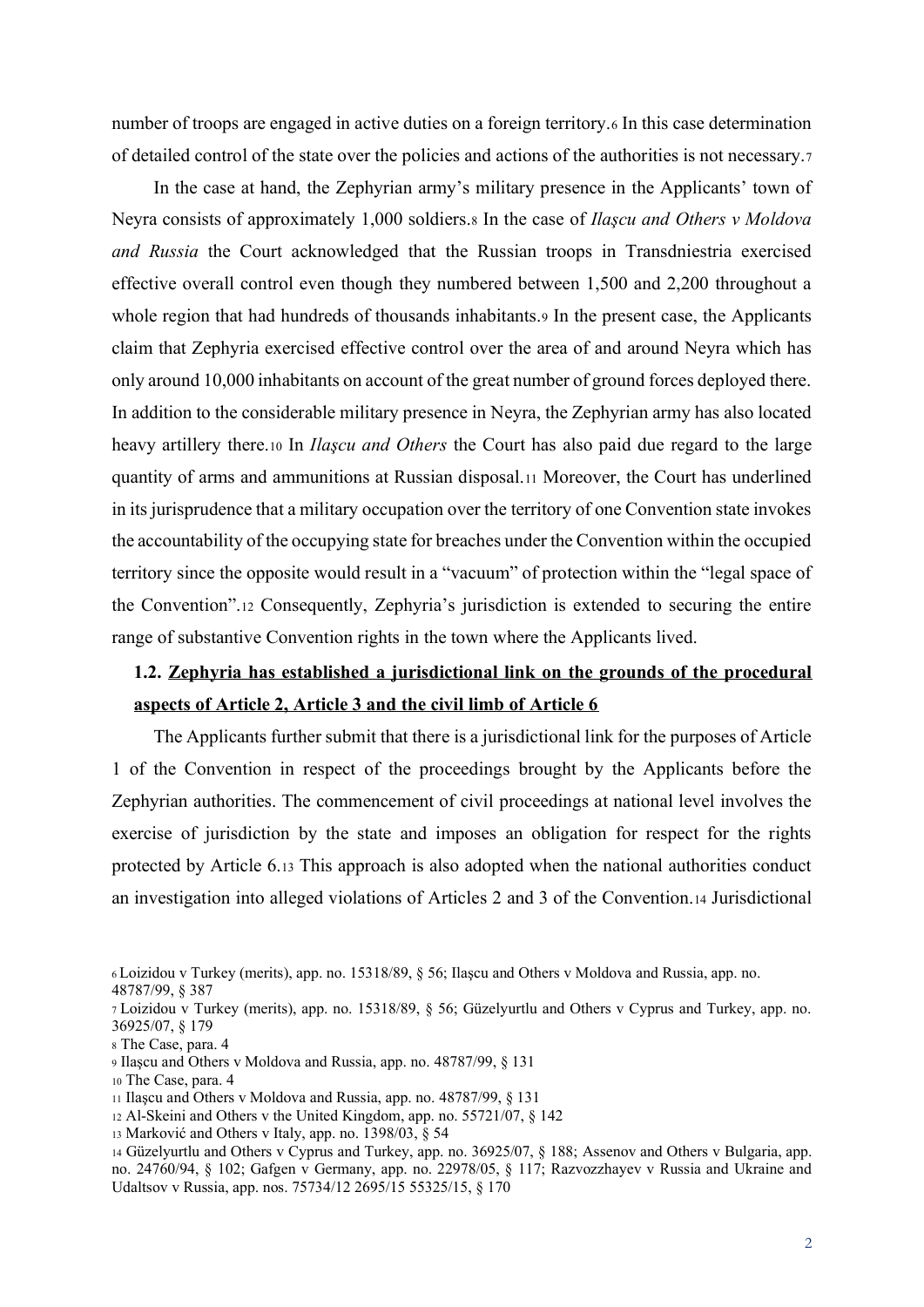link is established between the State and the Applicants regardless of the fact that the death or the ill-treatment occurred outside the State's jurisdiction.15 In the case at hand, Zephyria has conducted investigation into the military operation, has allowed the Aetherian Applicants to lodge an appeal against the discontinuation of the military investigation and has examined their civil action on the merits.16 Therefore, the Applicants' complaints concerning the procedural aspects of Article 2 and Article 3 as well as the civil limb of Article 6 fall within Zephyria's jurisdiction. Consequently, the Government are accountable for violations of the Applicants' rights thereof.

In conclusion, the present case is an exception to the principle of territoriality. Despite the fact that the disputed events occurred outside Zephyria's national boundaries, the Applicants were within its jurisdiction on the basis of the two grounds stated above. Therefore, the Applicants' complaints engage Zephyria's responsibility under the Convention.

## <span id="page-11-0"></span>**2. THE RULES OF INTERNATIONAL HUMAN RIGHTS LAW TAKE PRECEDENCE OVER THOSE OF INTERNATIONAL HUMANITARIAN LAW**

The exceptional nature of the present case is explained by the situation of an ongoing international armed conflict.17 Since it was already established under the previous section that Zephyria exercises extraterritorial jurisdiction for the purposes of Article 1, it is to be held responsible for violations of the Applicants' Convention rights.<sup>18</sup> As a Party to an armed conflict, Zephyria is also bound by obligations under IHL. The ICJ has repeatedly stated in its case law that in such circumstances IHRL does not cease to apply in times of war which leads to its simultaneous application together with IHL.19 As for the relationship between those two branches of International Law, the ICJ has pointed out that while some rights are exclusively matters of IHL and others – matters of IHRL, there are situations which will require their complementary application.20

Further, by joining the Convention the Contracting states have agreed upon a higher standard of protection of the covered rights and freedoms. Thus, the Applicants submit, that

<sup>15</sup> Güzelyurtlu and Others v Cyprus and Turkey, app. no. 36925/07, § 189

<sup>16</sup> The Case, paras. 26, 29

<sup>17</sup> The Case, para. 4

<sup>18</sup> Loizidou v Turkey (preliminary objections), app. no. 15318/89, §§ 61, 64

<sup>19</sup> Legality of the Threat or Use of Nuclear Weapons, Advisory Opinion, I.C.J. Reports 1996, § 25; Legal Consequences of the Construction of a Wall in the Occupied Palestinian Territory, Advisory Opinion, I.C.J. Reports 2004, § 106; Armed Activities on the Territory of the Congo (Democratic Republic of the Congo v Uganda), Judgment, I.C.J. Reports 2005, p. 168, § 216

<sup>20</sup> Legal Consequences of the Construction of a Wall in the Occupied Palestinian Territory, Advisory Opinion, I.C.J. Reports 2004, § 106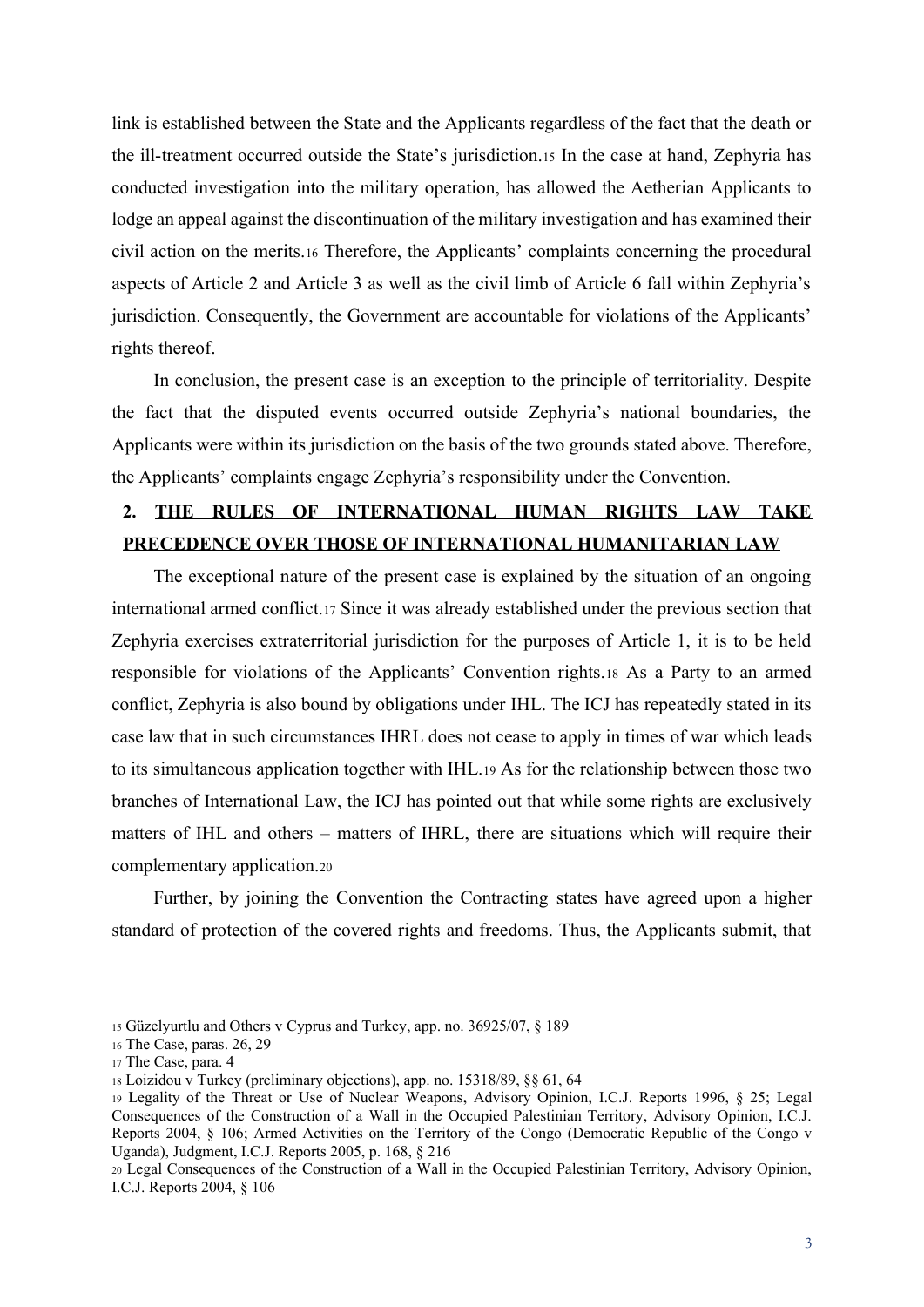due to the fact that both States are Council of Europe Member states<sub>21</sub>, they fall within the legal space of the Convention which is governed by the pivotal principle of protection of human rights. Despite the military context of the case at hand and the relevance of the IHL, the Convention standards cannot be disregarded and should be applied. It is noteworthy that Zephyria did not make a derogation under Article 15 of the Convention.22 By reference to the case of *Hassan v the United Kingdom23*, para. 107, and in the absence of a formal derogation, the Applicants maintain that the provisions of the Convention may be interpreted and applied in the light of the relevant provisions of IHL only exceptionally and where this is specifically maintained by the respondent State. Further, the Applicants submit that the application of the case of *Hassan v the United Kingdom* by analogy would be unreasonable as it concerned complaints under Article 5, whereas the present case touches upon the fundamental right to life. The Applicants underline in this respect that a State cannot freely modify the commitments which it has undertaken by ratifying the Convention and therefore the Convention should apply in its entire scope and full force. The Applicants will provide their observation as to why the relevant Convention provisions were breached below.

In case the Court decides as in case of *Hassan v the United Kingdom* that the Convention will be interpreted and applied in the light of the relevant principles of IHL, then nevertheless those IHL provisions were also violated by the Respondent State. The assessment of violations of the Convention rights should be made considering the main principles, applied in armed conflict situation – the principle of distinction,  $24$  the principle of proportionality  $25$  and the principle of military necessity and precaution26. The principle of distinction stipulates that parties to the conflict must distinguish between the civilian population and fighters, and between civilian objects and military objectives.27 The principle of proportionality prohibits the parties to the conflict from launching an attack which may be expected to cause incidental loss of civilian life, injury to civilians, damage to civilian objects, or a combination thereof, which would be excessive in relation to the concrete and direct military advantage anticipated. The principle of military necessity requires that the parties to the conflict only adopt measures necessary to weaken the enemy and achieve military advantage.28 The principle of precaution

<sup>21</sup> The Case, para. 24

<sup>22</sup> The Case, para. 24

<sup>23</sup> Hassan v the United Kingdom, app. no. 29750/09

<sup>24</sup> Article 48 of Additional Protocol I to the Geneva Conventions; Crawford, Pert (2015), pp.104-106

<sup>25</sup> Article 51 (5) (b) of Additional Protocol I to the Geneva Conventions

<sup>26</sup> Article 57 of Additional Protocol I to the Geneva Conventions; Henckearts, Doswald-Beck (2005), pp. 51-55

<sup>27</sup> Article 52(2) Additional Protocol I to the Geneva Conventions

<sup>28</sup> Crawford, Pert (2015), p. 78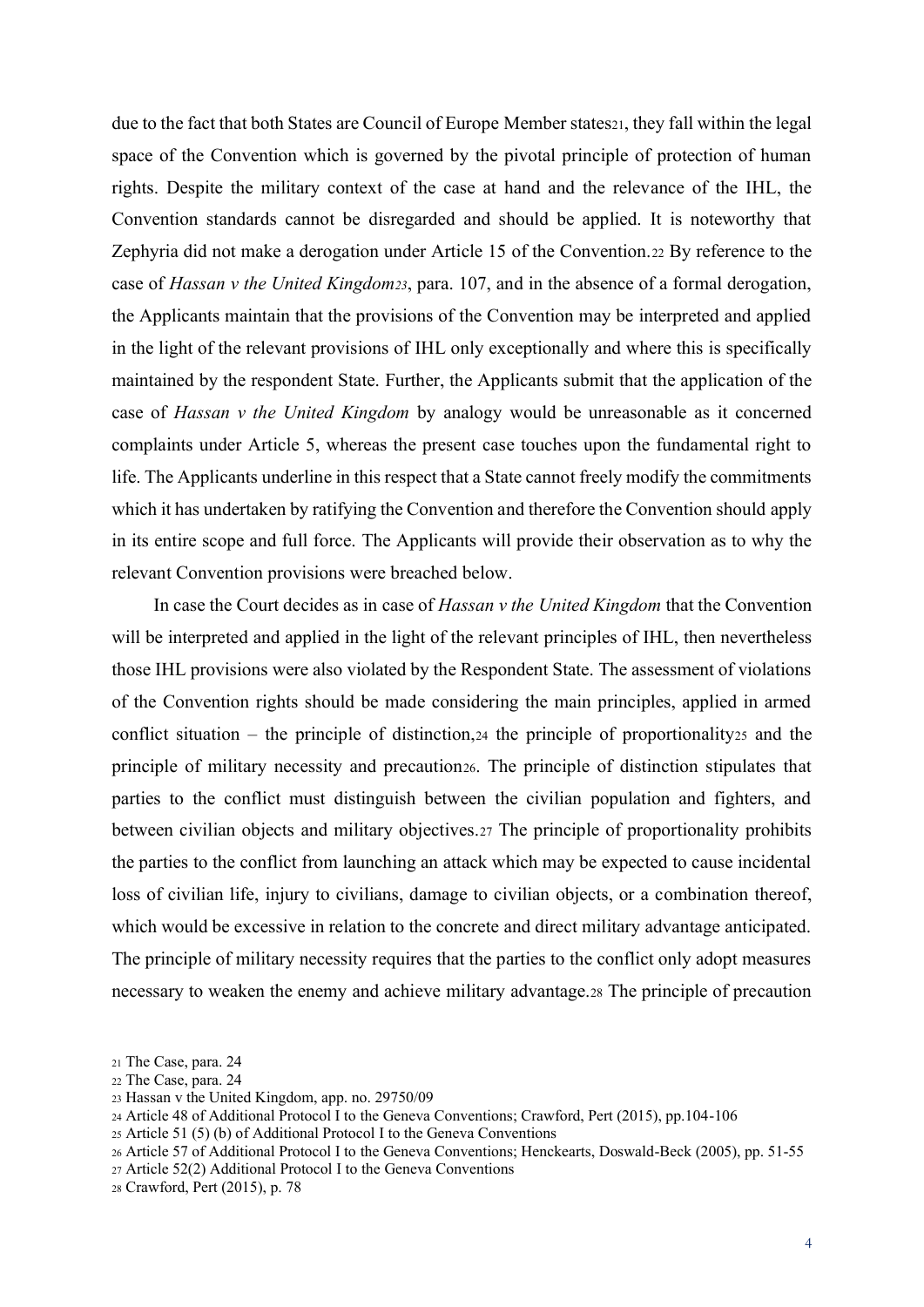obliges the states to take constant care to spare the civilian population, civilians and civilian objects in the conduct of military operations.

The principles set in the texts of the Geneva Conventions of 1949 and the Additional Protocols to them codify customary international law as they specify pre-existing norms and have not been disputed by any of the states to the Geneva Conventions.29 Moreover, when applying general principles of international law, "elementary considerations of humanity"<sup>30</sup> should be fully used, as emphasised by the ICJ.

In conclusion, the circumstances of the case at hand, in particular the spread of the legal space of the Convention over the belligerent States and their lack of derogation of any Convention provisions, require the application of the Convention in its entirety. Alternatively, violations of the Convention should be assessed in the light of the principles of IHL.

#### <span id="page-13-0"></span>**II. ADMISSIBILITY OF THE APPLICANTS' COMPLAINTS**

The Applicants - Ms Iris Fiori, Mr Peter Fiori and Ms Chloe Fiori are among the 8 survivors of the military attack which took place in Neyra on 2 September 2015.31 They and their deceased relatives qualify as victims since they are affected by the violations of the Respondent State.32 It is evident that the actions of the Respondent State affected them negatively – their lives were put at risk and they suffered severe injuries from the attack33 and their home was completely destroyed. Therefore, they are direct victims in respect of the complaints under Articles 2, 3, 6 and 8, Article 1 of Protocol No. 1, as well as Article 13 of the **Convention** 

The Applicants point out to the fact that the Court has held that the next-of-kin of a deceased person have standing before the Court when the death was a result of a violation of Article 2 of the Convention.34 In the present case, the Applicants' family members Ms Eva Doré and Mr Philip Doré, Ms Leto Fiori and Mr Arys Fiori died during or shortly after the attack. Therefore, the Applicants avail themselves of the opportunity to lodge a complaint on behalf of their deceased relatives claiming that the latter's right to life has been violated by the

<sup>29</sup> Prosecutor v Kupreškić, Case No. IT-95-16-T, § 524

<sup>30</sup> Corfu Channel Case (United Kingdom v Albania); Assessment of Compensation, 15 XII 49, International Court of Justice (ICJ), 15 December 1949, p. 22; Military and Paramilitary Activities in und against Nicaragua

<sup>(</sup>Nicaragua v United States of America). Merits, Judgment. I.C.J. Reports 1986, p. 112, § 215; Legality of the Threat or Use of Nuclear Weapons, Advisory Opinion, I.C.J. Reports 1996, p. 226, International Court of Justice (ICJ), 8 July 1996, p. 257, § 79

<sup>31</sup> The Case, para. 8

<sup>32</sup> Vallianatos and Others v Greece, app. no. 29381/09, 32684/09, § 47

<sup>33</sup> The Case, paras. 8, 10-12

<sup>34</sup> Yaşa v Turkey, app. no. 22495/93, § 66; Varnava and Others v Turkey, app. nos. 16064/90, 16065/90, 16066/90, 16068/90, 16069/90, 16070/90, 16071/90, 16072/90, 16073/90, § 112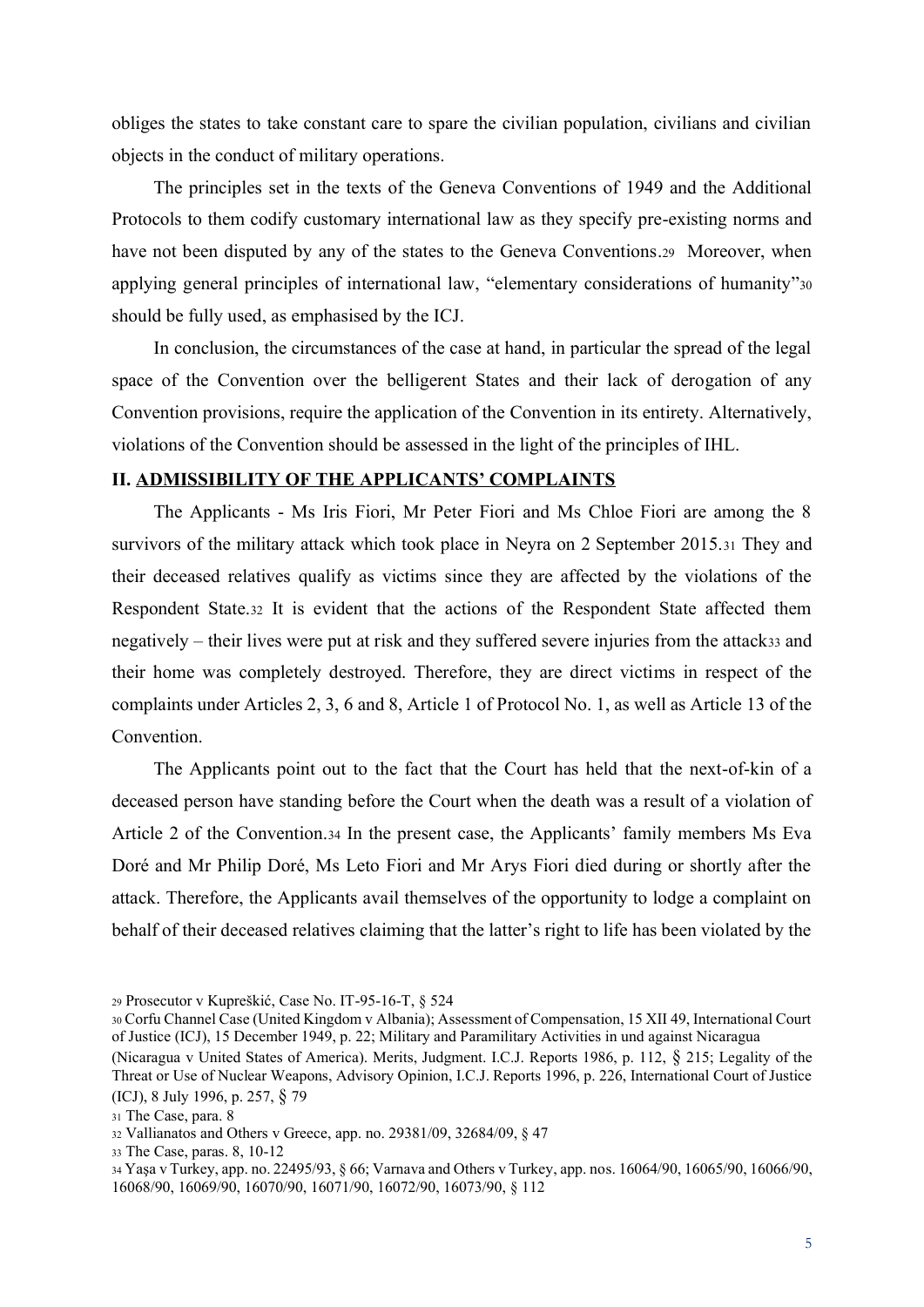Respondent State.

Having established their standing, the Applicants maintain that they exhausted all available domestic remedies and the application is lodged within the six-month time-limit from the date of the final judgments of the domestic courts.35 The application is not-manifestly illfounded and the Applicants have suffered a significant disadvantage in view of the fundamental character of the rights violated by the Respondent State.

#### <span id="page-14-0"></span>**III. MERITS**

#### <span id="page-14-1"></span>**1. VIOLATIONS OF ARTICLES 2 AND 3 OF THE CONVENTION**

The Applicants submit that the Respondent State has failed to fulfil its obligations under Article 2 of the Convention to protect their lives and the lives of their close relatives. The Applicants maintain that the death of their relatives was caused by agents of the Respondent State and was in breach of Article 2. In addition, they submit that the serious injuries the Applicants sustained due to the attack constitute threat to their lives contrary to Article 2. Alternatively, if the Court does not find a violation of Article 2 on behalf of the Applicants, then their physical and psychological harm amounts to a violation of Article 3. The Applicants also contend that the authorities failed to conduct an effective criminal investigation in breach of the procedural limbs of both Article 2 and Article 3.

#### <span id="page-14-2"></span>**1.1. The State of Zephyria has violated the substantive limb of Article 2**

The Applicants maintain that their right to life and that of their deceased relatives has been violated by the failure of the Respondent State to take adequate measures for the protection of the civilians' lives during the armed conflict.

As established in the Court's case law the use of force which may result in the deprivation of life may be justified only for the achievement of one of the purposes set out in Article 2 § 2 (a), (b) and (c).36 When assessing whether the deliberate use of lethal force was "absolutely necessary" <sup>37</sup> for the aim pursued, the Court takes into consideration all relevant circumstances, such as the planning and control of the state's actions complained of.38 In any case, the provisions of the Convention do not primarily define instances in which the intentional deprivation of life is allowed. Rather, it enlists the circumstances in which killing as an

<sup>35</sup> The Case, paras. 19, 20

<sup>36</sup> McCann and Others v the United Kingdom, app. no. 18984/91, §§ 146-50; Esmukhambetov and Others v Russia, app. no. 23445/03, § 138

<sup>37</sup> Kavaklioglu and Others v Turkey, app. no. 15397/02, § 161

<sup>38</sup> McCann and Others v the United Kingdom, app. no. 18984/91, §§ 146-50; Esmukhambetov and Others v Russia, app. no. 23445/03, § 138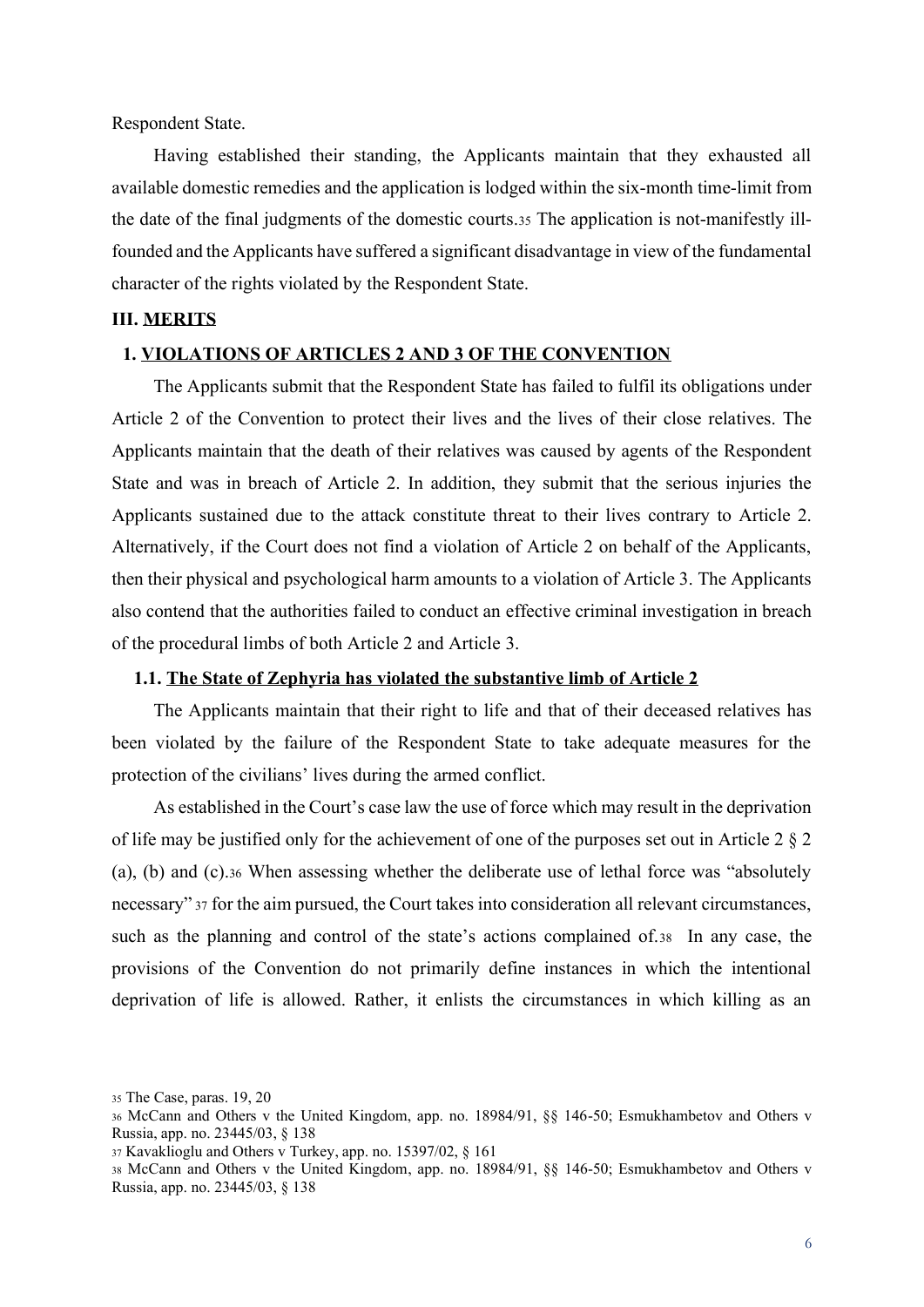unintended outcome caused by the use of force may be justified.39

The Applicants submit that the use of missiles was not "absolutely necessary", contrary to Article 2, and it further constitutes an internationally wrongful act as it was not conducted in compliance with the rules of IHL. The Applicants will now prove that the attack falls short of the lower standards of IHL, and even more so of the protection provided by Article 2. In particular the military operation was indiscriminate and did not comply with the principles of distinction, proportionality and precaution.

First, the principle of distinction established in Article 51 of Additional Protocol I to the Geneva Conventions was manifestly breached by the Respondent State as the bombing could not be solely restricted to the area of the former school campus thus rendering the attack indiscriminate.

Second, the Zephyrian authorities failed to comply with the proportionality principle, set in Article 57 of Additional Protocol I to the Geneva Conventions. The State was clearly aware that the lives of over a hundred civilians would be exposed to a lethal use of force during the attack and, nevertheless, the attack was allowed.40 Furthermore, the military actions were disproportionate due to their intensity and excessive duration.41 Even though modern missiles have extremely high level of accuracy and perform at great velocity42, the attack went on for full 50 minutes.43 The massive and unrestricted bombardment inevitably led to the high number of deaths and pecuniary damage.

Third, the Applicants maintain that the principle of precautions in attack was also violated by the Respondent State since alternative means were available whereby Zephyria could have achieved military advantage. The ratio between Zephyrian ground forces deployed in and around Neyra, together with their heavy artillery, and those of Aetheria was in favour of the Respondent State. Zephyrian soldiers greatly outnumbered the Aetherian local troop.44 Therefore, the Respondent State could have considered a different approach to gain military advantage without affecting the lives of civilians. It is inconceivable that the aim pursued could not have been achieved by ground forces. Moreover, the Zephyrian military had received information for the expected relocation of the Aetherian troops45 and could have conducted the

<sup>39</sup> Ergi v Turkey, app. no. 23818/94 (66/1997/850/1057), § 79

<sup>40</sup> The Case, para. 6

<sup>41</sup> The Case, para. 7

<sup>42</sup> An average covering of more than 10 000 km per half an hour, see: National Research Council (2012), pp. 19- 73

<sup>43</sup> The Case, para. 7

<sup>44</sup> The Case, paras. 4, 5

<sup>45</sup> The Case, para. 5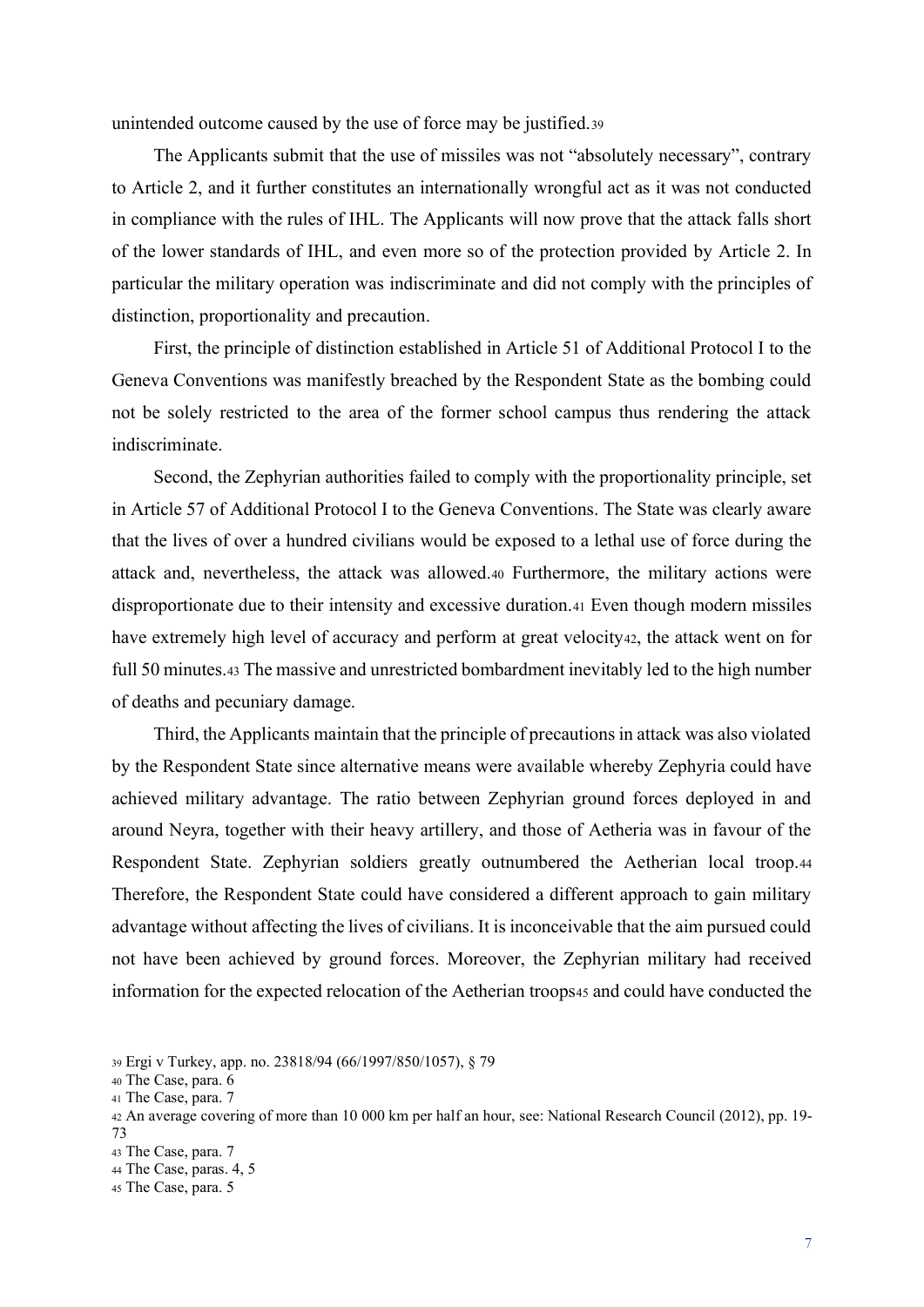attack at a different time, outside of the village, in order to minimize its effect on the civilian population. Therefore, the bombardment constituted grossly disproportionate action on the part of the Respondent State.

In the light of the above, the Applicants maintain that the lethal force used by the Respondent State did not meet the standard of the IHL principles which is lower than the one established by the Convention. *A fortiori*, it does not meet the "absolute necessity" criterion of Article 2 of the Convention and thus Zephyria has breached its obligations under the substantive limb of Article 2.

## <span id="page-16-0"></span>**1.2. The State of Zephyria has violated the substantive limb of Article 3 of the Convention**

Shall the Court declare that the injuries the Applicants sustained do not constitute a violation of Article 2, the Applicants maintain that their bodily harm is contrary to Article 3 of the Convention. Moreover, the State of Zephyria has infringed upon their right not to be subjected to inhuman treatment under Article 3 of the Convention also by forcing them to witness the death of their relatives.

As it enshrines one of the most fundamental values of democratic society,46 Article 3 contains an absolute prohibition of torture and inhuman or degrading treatment or punishment and no derogation from it is permissible under Article 15 § 2 even in the event of war or other public emergency threatening the life of the nation47. In order to invoke violation of Article 3, the ill-treatment must attain a minimum level of severity48 and it must cause "either actual bodily injury or intense physical or mental suffering"49, which depends on, *inter alia*, the nature and context of the treatment, the manner and method of its execution, its duration, its physical or mental effects and, in some cases, the sex, age and state of health of the victim.50

It is evident from the facts of the case that the Applicants sustained devastating physical damages as a result of the missile attack. In particular, the military operation led to neurological, cognitive, eye, gastrointestinal, skin, and reproductive injuries for the

<sup>46</sup> Selmouni v France, app. no. 25803/94, § 95; Aksoy v Turkey, app. no. 21987/93, § 62; Ireland v the United Kingdom, app. no. 5310/70, § 163; Soering v the United Kingdom, app. no. 14038/88, § 88; Chahal v the United Kingdom, app. no. 22414/93, § 79

<sup>47</sup> Selmouni v France, app. no. 25803/94, § 95; Aksoy v Turkey, app. no. 21987/93, § 62; Ireland v the United Kingdom, app. no. 5310/70, § 163; Soering v the United Kingdom, app. no. 14038/88, § 88; Chahal v the United Kingdom, app. no. 22414/93, § 79

<sup>48</sup> Ireland v the United Kingdom, app. no. 5310/70, § 162; Hasan İlhan v Turkey, app. no. 22494/93, § 106; Kudla v Poland, app. no. 30210/96, § 91; Raninen v Finland, app. no. 20972/92, § 55

<sup>49</sup> Kudla v Poland, app. no. 30210/96, § 92

<sup>50</sup> Ireland v the United Kingdom, app. no. 5310/70, § 162; Hasan İlhan v Turkey, app. no. 22494/93, § 106; Kudla v Poland, app. no. 30210/96, § 91; Raninen v Finland, app. no. 20972/92, § 55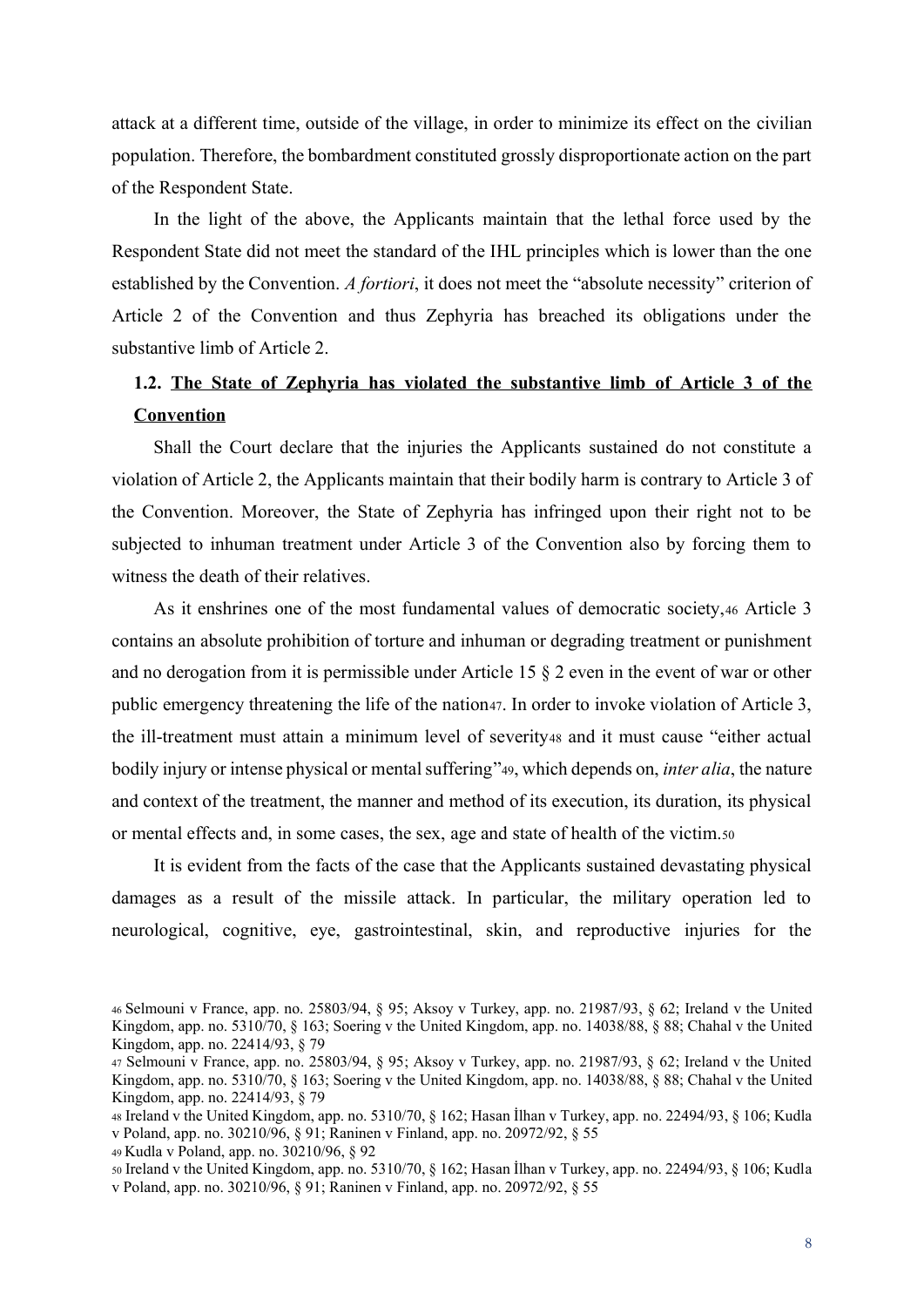Applicants.51 In addition to the lifelong consequences on their health, they also witnessed the death of their relatives to which caused them profound psychological distress. The presented medical and psychological reports were capable of laying the basis of an arguable claim in respect of Article 3.53

The Court has pointed out in its case law that a greater firmness is required when assessing violations of the most fundamental values of democratic societies.54 As iterated in the previous section, the operation in the present case has not been planned and conducted in compliance with IHL, thus constituting a violation of Article 2 of the Convention. Bearing in mind the absolute nature of Article 3, no suffering of the magnitude experienced by the Applicants and caused by unlawful military action can be compatible with the Convention.55 Therefore, the physical injuries as well as the acute psychological traumas borne by the Applicants' are of nature amounting to inhuman treatment prohibited by Article 3.

Furthermore, since the death of the Applicants' family members is in violation of their right to life under Article 2, the direct witnessing of it has given rise to ill-treatment of the Applicants.56 The Court considers several factors in order to decide whether the suffering in such cases is beyond the one inevitably caused to relatives of a victim of a serious human rights violation.57 Such factors are, *inter alia*, the proximity of the family tie, the particular circumstances of the relationship and the extent to which the family member witnessed the events in question.58 The Applicants had strong family ties with their deceased relatives and, moreover, the parent-child bond gives additional weight to the assessment of the circumstances of the case.59 Similarly, in the case of *Esmukhambetov and Others v Russia* the applicant witnessed the instantaneous death of his children and his wife in result of an indiscriminate aerial strike. The Court acknowledged that the shock experienced by him should be categorised as inhuman treatment within the meaning of Article 3. The distress is all the more serious in respect to the prolonged witnessing of the death of Arys Fiori who passed away 5 hours after the launching of the attack.60 Therefore, the mental suffering endured by the Applicants on

- <sup>54</sup> Selmouni v France, app. no. 25803/94. § 102
- <sup>55</sup> Zabiyeva and Others v Russia, app. no. 35052/04, §§ 125-126
- <sup>56</sup> Janowiec and Others v Russia, app. no. 55508/07, 29520/09, § 181; Esmukhambetov and Others v Russia, app. no. 23445/03, § 190; Musayev and Others v Russia, app. nos. 57941/00, 58699/00 and 60403/00, § 169 <sup>57</sup> İpek v Turkey, app. no. 25760/94, § 181
- <sup>58</sup> Çakici v Turkey, app. no. 23657/94, § 98; Orhan v Turkey, app. no. 25656/94, § 358

<sup>59</sup> Salakhov and Islyamova v Ukraine, app. no. 28005/08, § 204; İpek v Turkey, app. no. 25760/94, § 181; Akkum and Others v Turkey, app. no. 21894/93, § 258

<sup>60</sup> The Case, para. 9

<sup>51</sup> The Case, paras. 10-12

<sup>52</sup> The Case, para. 20

<sup>53</sup> The Case, para. 20; Labita v Italy, app. no. 26772/95, § 121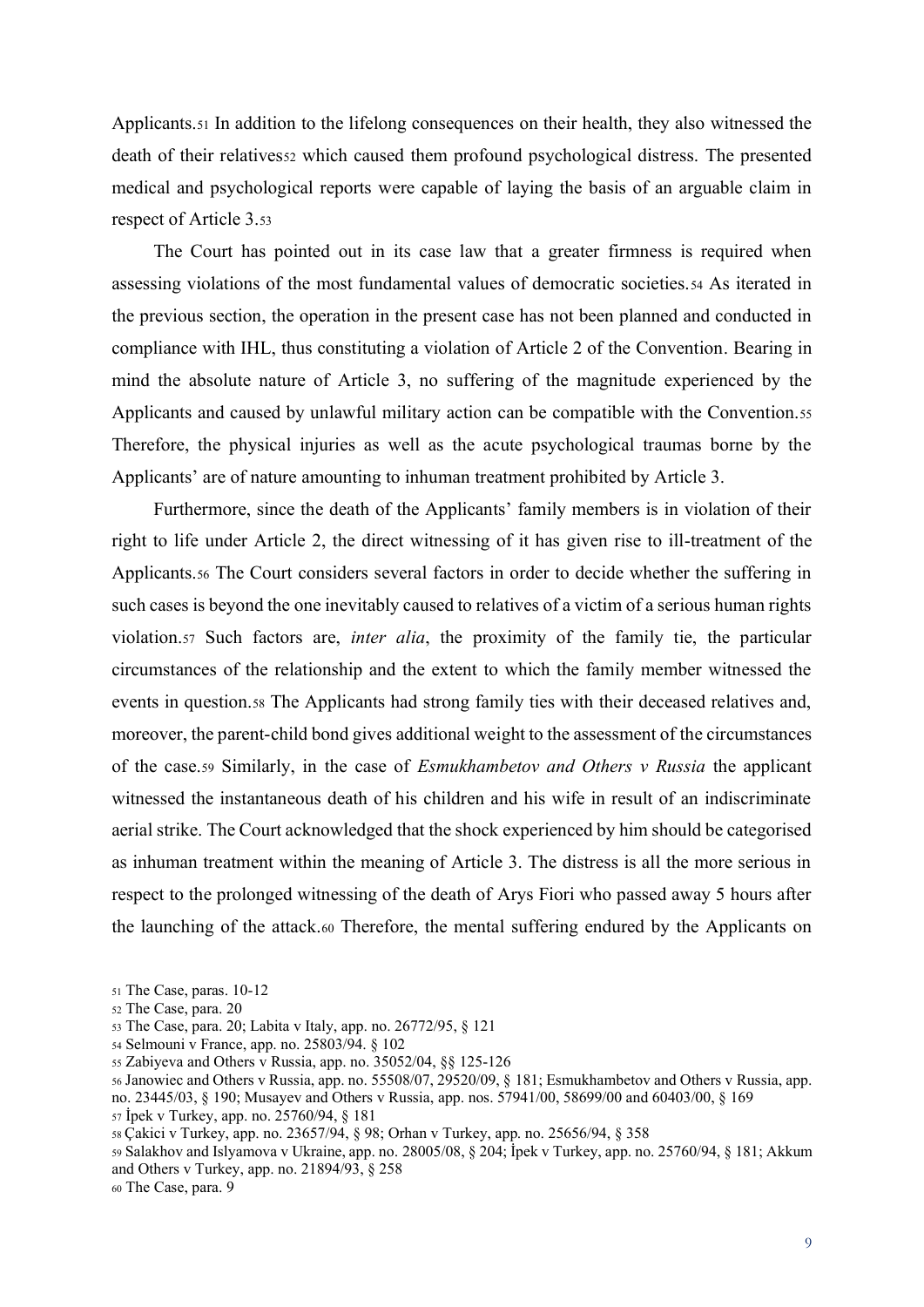account of the forced witnessing of the deaths of their family members amounts to a violation of Article 3 of the Convention.

Consequently, the Applicants invite the Court to find that their immense pain of physical and psychological character amounts to inhuman treatment contrary to Article 3 of the Convention.

# <span id="page-18-0"></span>**1.3. The State of Zephyria has not complied with its procedural obligations under Articles 2 and 3**

The Applicants maintain that the investigation into the military operation which caused the death of the Applicants' relatives and the severe injuries of the Applicants' was ineffective in breach of the procedural aspects of Articles 2 and 3 of the Convention. As the procedural aspects of Articles 2 and 3 have the same scope and purpose <sup>61</sup> and as in the present case the scope of the investigation has completely overlapped for both Articles, they should be examined jointly by the Court.

According to the Court's case law, an effective investigation should be capable of leading to the establishment of the facts of the case and, if the allegations prove to be true, to the identification and punishment of those responsible.62 The authorities are obliged to initiate an investigation *ex proprio motu* once the matter has come to their attention.63 The Court has stated that the involvement of the next-of-kin of the victim is of great value in criminal investigations.64 It forms the minimum degree of public scrutiny required in such cases.65 The non-compliance with this rule leads to ineffectiveness of the investigation proceedings as a whole.66 Further, the investigation must be conducted in an expeditious and prompt manner.67

In the present case, the investigation began only after the impugned military operation received widespread media coverage.68 Moreover, it was initiated as late as 13 days after the operation. As to the *ex proprio motu* criterion, it is inconceivable that the investigative body remained unaware of the operation until the 15 September 2015, especially as it forms part of the military and the attack was communicated through the relevant military channels prior to

<sup>61</sup> Assenov and Others v Bulgaria, 24760/94, § 102

<sup>62</sup> Paul and Audrey Edwards v the United Kingdom, app. no. 46477/99, § 71; Labita v Italy, app. no. 26772/95, § 131; Nachova and Others v Bulgaria, app. nos. 43577/98, 43579/98, § 113

 $63$  Al-Skeini v the United Kingdom, app. no. 55721/07,  $§$  165

<sup>64</sup> McKerr v the United Kingdom, app. no 28883/95, § 108-115

<sup>65</sup> Perevedentsevi v Russia, app. no. 39583/05, § 105; Harris, O'Boyle, Warbrick (2014), p. 217

<sup>66</sup> Ogur v Turkey, app. no. 21594/93; § 91-93; Case of El-Masri v "The Former Yugoslav Republic of Macedonia", app. no. 39630/09, § 192

<sup>67</sup> Damayev v Russia, app. no. 36150/04, § 78

<sup>68</sup> The Case, para. 14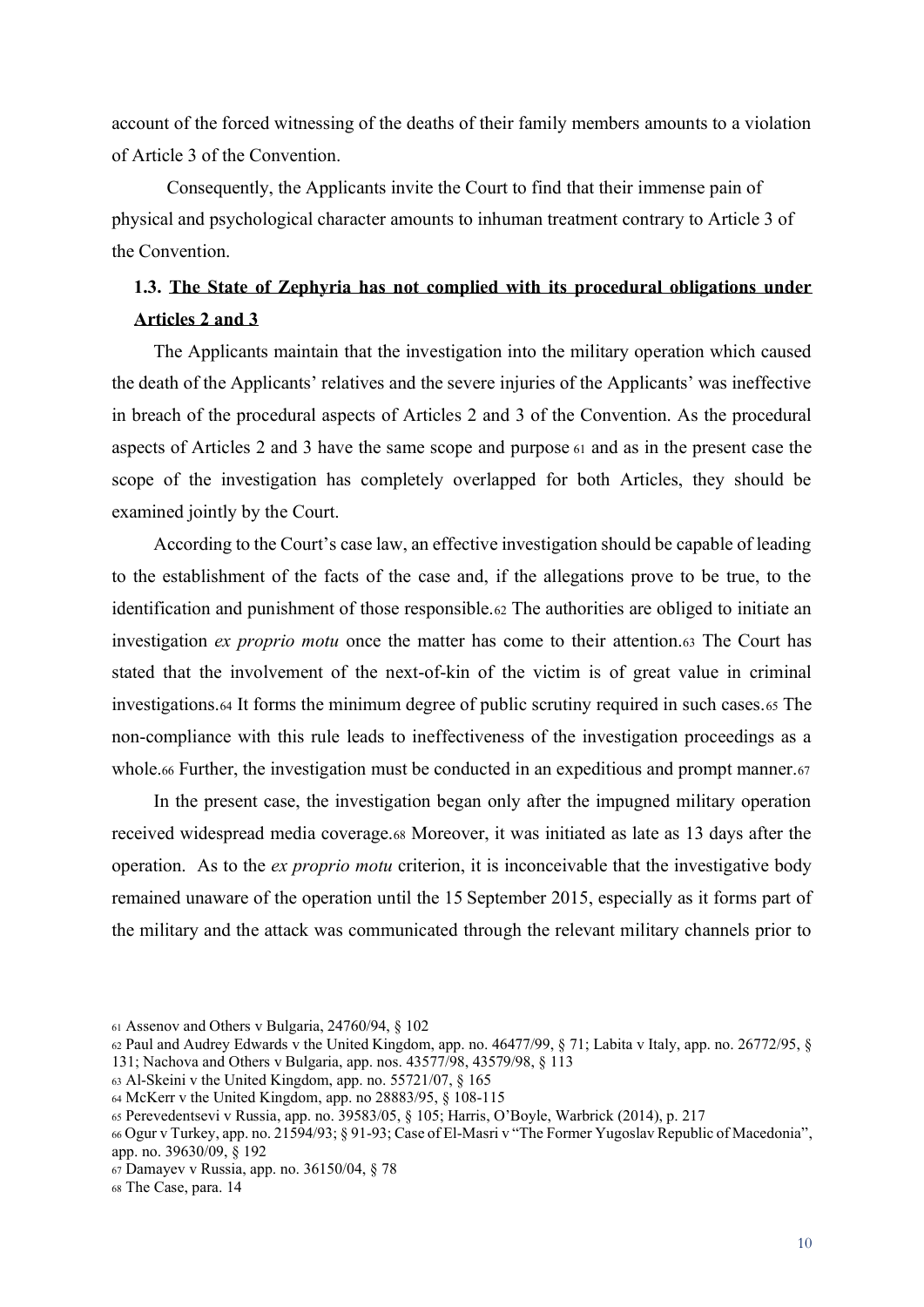its commencement.69 Moreover, the enormous delay was in itself prone to impeding the overall effectiveness of the investigation, as it could have prevented the collection of crucial evidence. This is corroborated by the similar findings of the Court in the case of *Damayev v Russia* where a delay of only 8 days was considered excessive. Moreover, the Applicants' possibility to adequately participate in the investigation was impeded. They were granted only partial access to information, despite having filed several requests in this respect.70 They received no response to their inquiries on the development of the investigations for almost a year.71 As established in the Court's case law, the authorities are obliged to provide the next-of-kin of the victims with information necessary to safeguard their legitimate interests.72 Even though the situation of an ongoing armed conflict deterred the progress of the investigation, the prompt response by the Zephyrian authorities was essential for maintaining public confidence in the rule of law.73 Considering the doubts expressed by the Zephyria Military Investigation Board with regard to the adequate planning and carrying out of the military operation74, the Zephyrian authorities should have acted with greater diligence and transparency when conducting the criminal investigation. Furthermore, the investigation of murder calls for greater promptness and diligence.75 The Applicants' prolonged expectation for the outcome of the investigations together with the lack of information, have further increased their hardship and suffering.

Therefore, the investigation was ineffective and consequently in violation of the procedural limbs of Articles 2 and 3 of the Convention.

For all the aforementioned reasons, the Applicants contend that both the substantive and procedural heads of Articles 2 and 3 have been breached by the Respondent State.

### <span id="page-19-0"></span>**2. VIOLATIONS OF ARTICLE 8 OF THE CONVENTION AND OF ARTICLE 1 OF PROTOCOL NO. 1**

The Applicants maintain that the State of Zephyria acted contrary to Article 8 and of Article 1 of Protocol No. 1 by disproportionately interfering with their right to respect for private life, the right to respect for their home and the right to protection of property.

<sup>69</sup> The Case, para. 6

<sup>70</sup> The Case, paras. 16, 17

<sup>71</sup> The Case, para. 17

<sup>72</sup> McKerr v the United Kingdom, app. no. 28883/95, § 115;

<sup>73</sup> McKerr v the United Kingdom, app. no. 28883/95, § 114; Hugh Jordan v the United Kingdom, app. no. 24746/94, § 108; Ergi v Turkey, app. no. 23818/94, § 79-85

<sup>74</sup> The Case, para. 14

<sup>75</sup> Al-Skeini and Others v the United Kingdom, app. no. 55721/07, § 167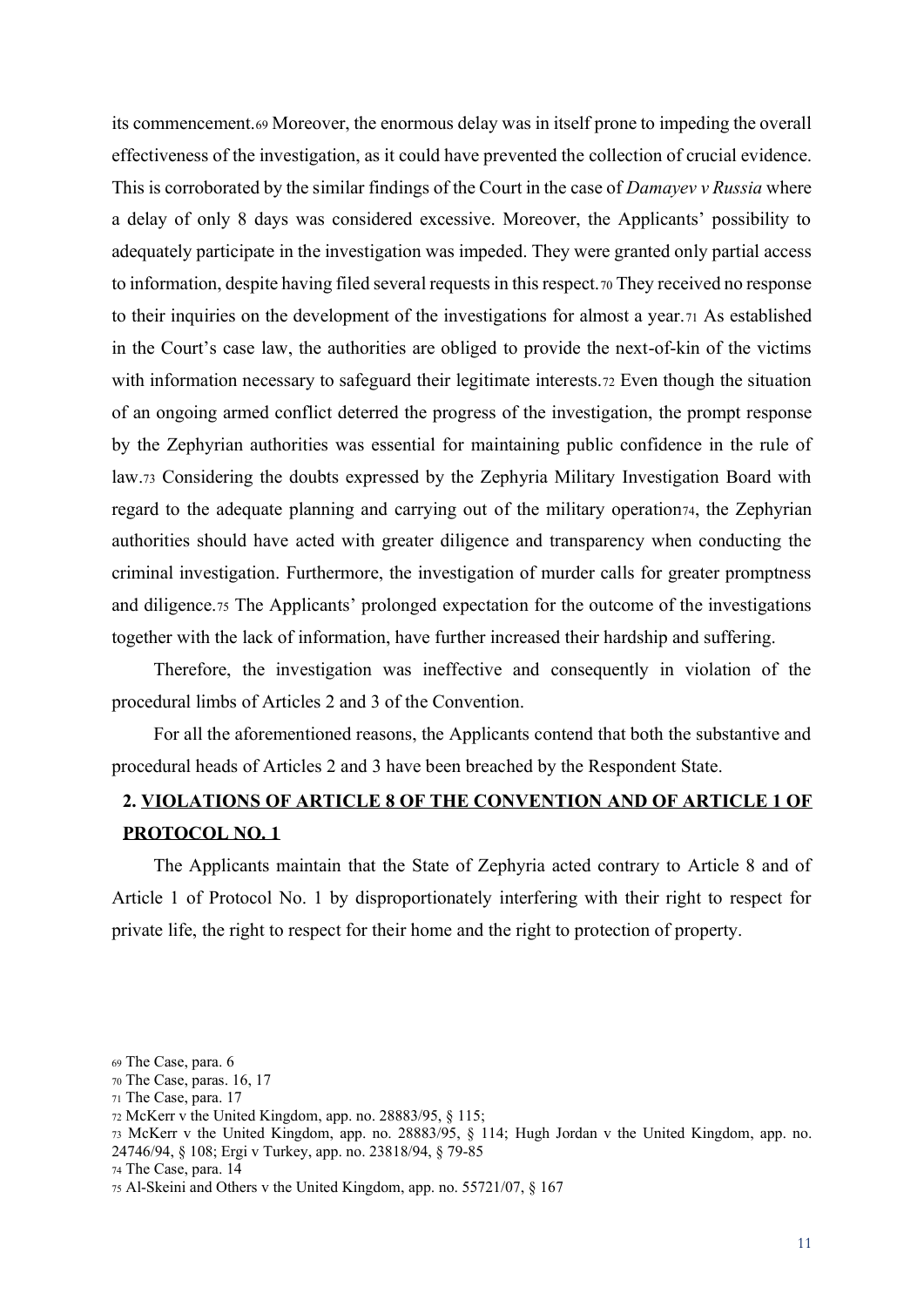# <span id="page-20-0"></span>**2.1. There has been an interference with regard to the right to respect for private life of the Applicants**

Should the Court decide not to review the complaints of the physical injuries and psychological trauma suffered by the Applicants under Articles 2 and 3, then Article 8 should be applicable in this regard. The Applicants contend that the injuries they have sustained together with their psychological traumas constitute an interference with the right to respect for private life within the scope of Article 8.

As a person's body is an intimate aspect of his or her private life<sub>76</sub>, the physical and moral integrity of a person fall within the notion of private life as set out in Article 8.77 Even a minor interference with the physical integrity of an individual must be regarded as an interference in the private sphere of life under Article 8, if it is carried out against the individual's will.<sup>78</sup> The Court has further affirmed that mental health must also be regarded as a crucial part of private life associated with the aspect of moral integrity.79 A sound mental state is a significant prerequisite for the effective exercise of the right to respect for private life.80

In the present case, the Applicants were severely wounded as a result of the military attack of the Respondent State.81 It was later established that the Applicants suffered from posttraumatic stress disorder.82 The submitted detailed medical and psychological reports indicated the extent to which the actions of the Respondent State affected negatively their private lifess Therefore, the impugned measure incontestably falls within the scope of Article 8 § 1.

Consequently, there has been an interference with the right to respect for private life as provided in Article 8 § 1.

### <span id="page-20-1"></span>**2.2. There has been an interference with the right to respect for home and the right to protection of property of the Applicants**

The loss of one's home is one of the most extreme forms of interference with the right to respect for home.84 Deliberate destruction of homes by the authorities is a classic example of an interference with the right to respect for home.85 For the purposes of Article 1 of Protocol No. 1, the term "possessions" includes immovable property. In the context of armed conflict,

<sup>83</sup> The Case, para. 20

<sup>76</sup> Y. F. v Turkey, app. no. 24209/94, § 33

 $77$  X and Y v the Netherlands, app. no. 8978/80, § 22

<sup>78</sup> Storck v Germany, app. no. 61603/00, § 143

<sup>79</sup> Bensaid v the United Kingdom, app. no. 44599/98, § 47

<sup>80</sup> Bensaid v the United Kingdom, app. no. 44599/98, § 47

<sup>81</sup> The Case, paras. 10-12

<sup>82</sup> The Case, para. 13

<sup>84</sup> McCann v the United Kingdom, app. no. 19009/04, § 50

<sup>85</sup> Menteş and Others v Turkey, app. no. 58/1996/677/867, § 73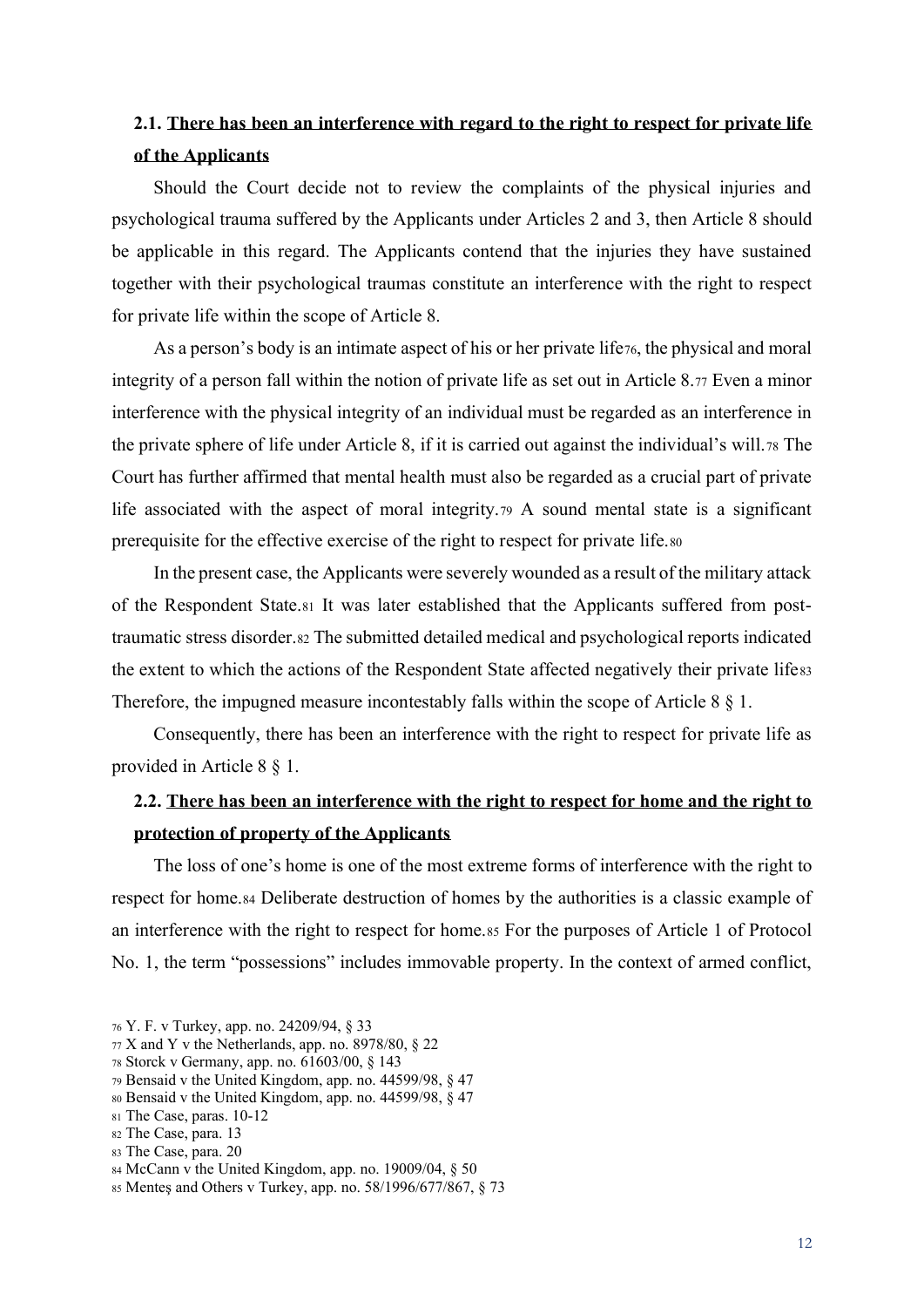claims under this article must be substantiated at least by *prima facie* evidence.86

In the case at hand, the Applicants and their relatives lived together in a residential building in Neyra as a family at a family and they were inhabiting their own property. It is evident from the facts of the case that the destroyed house of the Applicants falls within the notion of "home" as recognized by Article 8 of the Convention. The Applicants' house also constitutes a property within the meaning of Article 1 of Protocol No. 1 of the Convention. Thus, the Respondent State interfered with the Applicants' right to respect for home under Article 8 § 1 and right to protection of property protected under Article 1 of Protocol No. 1.

# <span id="page-21-0"></span>**2.3. The interference was not justified under Article 8 § 2 and Article 1 of Protocol No. 1 of the Convention**

Pursuant to the second paragraphs of Article 8 and Article 1 of Protocol No. 1, any infringement on the free exercise of the right to respect for private life and home and the right to protection of property must be conducted in accordance with the law. The interference must pursue a legitimate aim and must be necessary in a democratic society.88 In this regard the interference must answer a "pressing social need" and, in particular, it must be proportionate to the legitimate aim pursued.89 These aspects must be assessed *in concreto*, on a case by case basis.90

In the current case, the interference was not prescribed by law. The military operation was in breach of the principles of distinction, proportionality, military necessity and precautions in attack and qualifies as an indiscriminate attack, prohibited by IHL as elaborated in Section III, 1.1. Furthermore, the interference was not necessary in a democratic society. The Zephyrian authorities could have adopted a different approach to achieve the military advantage sought. Had they used their ground forces no danger would have been present for the civilian population of Neyra. Moreover, the operation could have been conducted at a later stage when the Aetherian troops were to relocate. As to the impugned military operation, it targeted a former school campus with 30 people military personnel and eventually caused the deaths of 22 civilians and 8 others were left with life-long effects including the Applicants.91 Furthermore, the property of the victims and, more importantly, their homes were demolished as a consequence.92 Indeed, the applicants received 5,000 EUR for the destruction of their

<sup>86</sup> Damayev v Russia, app. no. 36150/04, §§ 108-111

<sup>87</sup> The Case, para. 6, 21

<sup>88</sup> Blyudik v Russia, app. no. 46401/08, § 74

<sup>89</sup> Chapman v the United Kingdom, app. no. 27238/95, § 90

<sup>90</sup> Belgian Linguistics Case No. 2, app. nos. 1474/62; 1677/62; 1691/62; 1769/63; 1994/63; 2126/64, § 7

<sup>91</sup> The Case, para. 8

<sup>92</sup> The Case, para. 8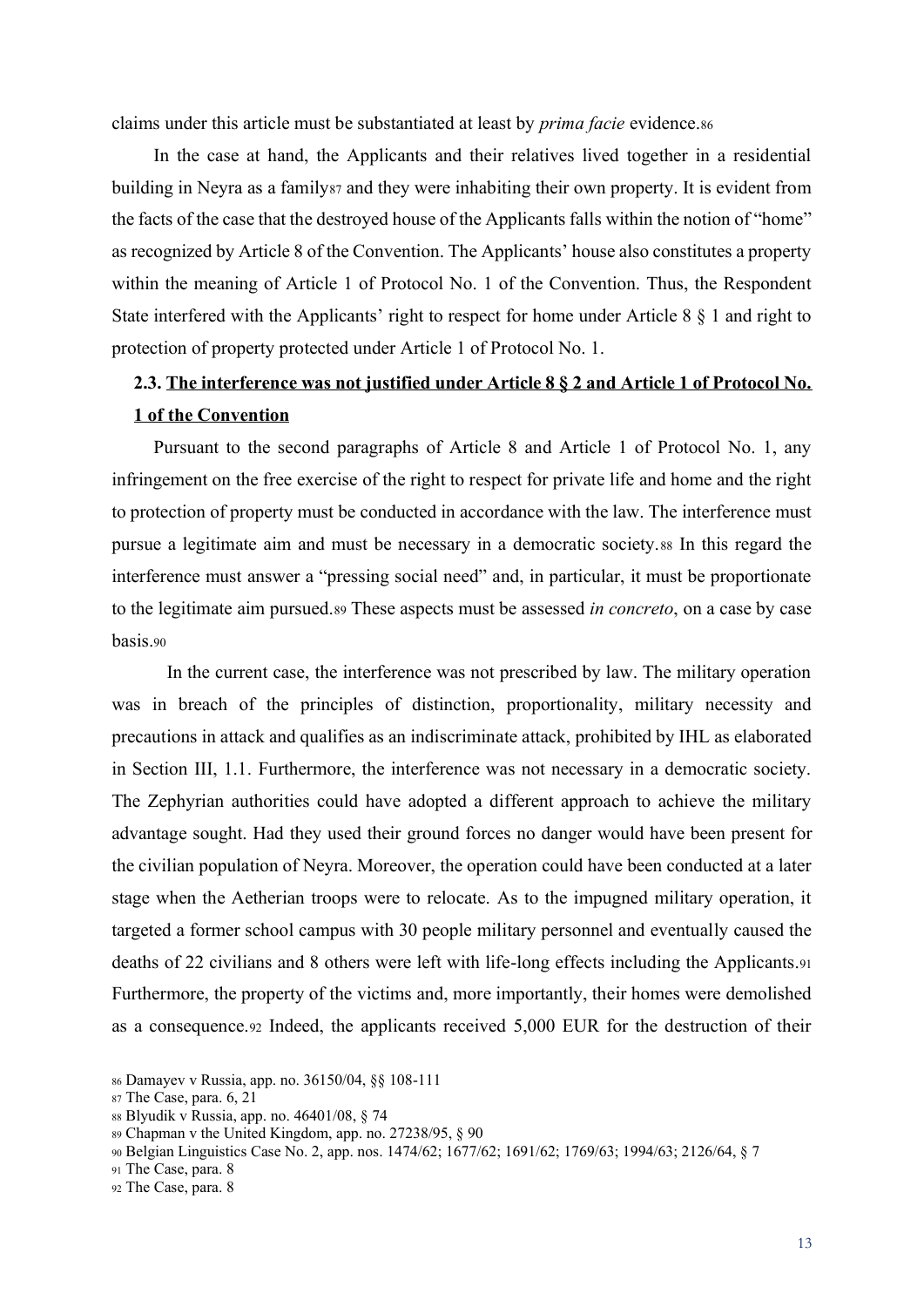home. However this redress is manifestly disproportionate as the amount equals to only 50% of the market value of their home.93 In comparison, in the case of *Esmukhambetov and Others v Russia*, the Court awarded to the applicants with substantiated claims a sum amounting to approximately 91% of the highest average market value (22,000 EUR) of the housing in the region at the relevant time.94 In the present case, the Gedru court did not take into consideration the Applicants' dire personal need when awarding them the compensation. All of them suffered greatly, lost their family and were required to seek further medical interventions.95

For these reasons, the Applicants maintain that the impugned action of the Respondent State has been unjustified as it has been unlawful and disproportionate to the aim pursued. Thus, there has been a violation of Article 8 and Article 1 of Protocol No. 1 of the Convention.

## <span id="page-22-0"></span>**3. VIOLATION OF THE RIGHT TO A FAIR TRIAL UNDER ARTICLE 6 OF THE CONVENTION**

The Applicants maintain that the failure of the domestic courts to provide any reasons for rejecting their request for non-pecuniary damage combined with the excessive length of the compensation proceedings breached Article 6 § 1 of the Convention.

#### <span id="page-22-1"></span>**3.1. The Applicants' right to a reasoned judgement was violated by the domestic courts**

The Applicants contend that their right to a reasoned judgement has been violated by the domestic courts' failure to respond to their main plea and to provide the required rigour and care.

Although not expressly stated, the notion of a fair trial enshrined in Article 6 § 1 of the Convention imposes on national courts the obligation to give sufficient reasons for their decisions.96 It is one of the guarantees that shows the parties that their complaints have truly been considered and demonstrates to the public the court's adherence to the rule of law. Specific scrutiny on behalf of the domestic courts is required where a party's plea concerns rights and freedoms guaranteed by the Convention and the Protocol thereto.97

In accordance with the Act on State Responsibility the Applicants initiated compensation proceedings before the Zephyrian courts in order to obtain compensation for the damage suffered as a result of the attack.98 They complained, *inter alia,* that their right to life and that of their deceased relatives has been violated by the Respondent State. Moreover, they adduced

<sup>93</sup> The Case, para. 21

<sup>94</sup> Esmukhambetov and others v Russia, app. no. 23445/03, § 207

<sup>95</sup> The Case, para. 13

<sup>96</sup> H. v Belgium, app. no. 8950/80, § 53

<sup>97</sup> Wagner and J.M.W.L. v Luxembourg, app. no. 76240/01, § 96; Fabris v France, app. no. 16574/08, § 72

<sup>98</sup> The Case, para. 20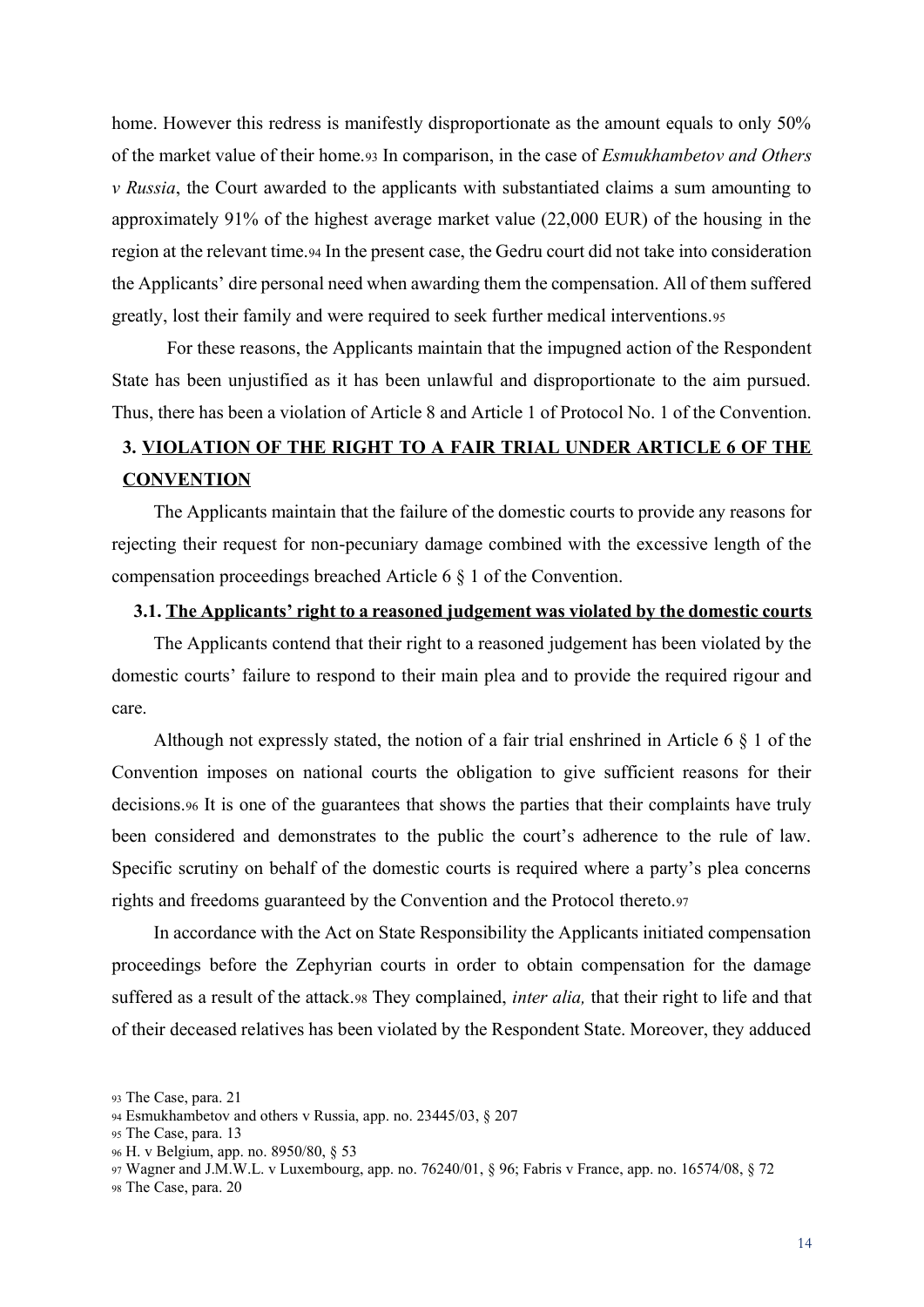evidence for a violation of Article 8, Article 1 of Protocol No. 1 in respect of their destructed property and complained of a treatment prohibited by Article 3 of the Convention.99 The complaints were consistent, clear and precise. They were substantiated with numerous medical reports of the Applicants' physical and psychological state. Nevertheless, the domestic courts did not provide any reasons for rejecting the Applicants' claims as regards to Article 2, 3 and 8 of the Convention. Although Article 6 § 1 does not require a detailed answer to every argument<sub>100</sub>, the domestic courts are obliged to examine with particular rigour and care alleged violations of Convention rights101. Since the Applicants' submission concerned some of the core Convention rights, the lack of reasoning is not justifiable. The serious nature of the Applicants' complaints made it all the more necessary for the court to give sufficient reasoning on the issue of non-pecuniary damage compensation. Although the first-instance court recognized the Respondent State's responsibility as regards to the Applicants' destructed property, it does not suffice to answer to the Convention requirements. On the contrary, it renders the decision contradictory on the merits and further proves the reluctance of the domestic courts to deal with the Applicants' complaints related to Article 2, 3 and 8 of the Convention. The Supreme Court, moreover, upheld the lower court's reasoning without any further ado, thus failing to remedy the flaw of the proceedings.102

In the light of the lack of sufficient reasoning for the courts' decisions, the Applicants submit that their case has not been sufficiently considered and as a result their right to a fair trial under Article 6 has been violated by the Respondent State.

### <span id="page-23-0"></span>**3.2. There has been a violation of the Applicants' right to a hearing within a reasonable time**

The Applicants submit that their right to a fair hearing within a reasonable time has been violated as the overall period of the compensation proceedings was unjustifiably prolonged considering the issues at stake in the present case.

The Court has stated on numerous occasions that justice should be administered without delays that might jeopardize its effectiveness and credibility.103 States are obliged to organize their judicial system in such a way so as to guarantee everyone's right to a final decision within a reasonable time on disputes concerning civil rights and obligations.104 When assessing the

<sup>99</sup> The Case, para. 20

<sup>100</sup> Ramos Nunes de Carvalho e Sá v Portugal, app. no. 55391/13, 57728/13, 74041/13, § 185

<sup>101</sup> Wagner and J.M.W.L. v Luxembourg, app. no. 76240/01, § 96; Fabris v France, app. no. 16574/08, § 72 <sup>102</sup> The Case, para. 22

<sup>103</sup> H v France, app. no. 10073/82, § 58; Scordino v Italy (no. 1), app. no. 36813/97, § 224; Lupeni Greek Catholic Parish and Others v Romania, app. no. 76943/11, § 142;

<sup>104</sup> H v France, app. no. 10073/82, § 58; Scordino v Italy (no. 1), app. no. 36813/97, § 224; Lupeni Greek Catholic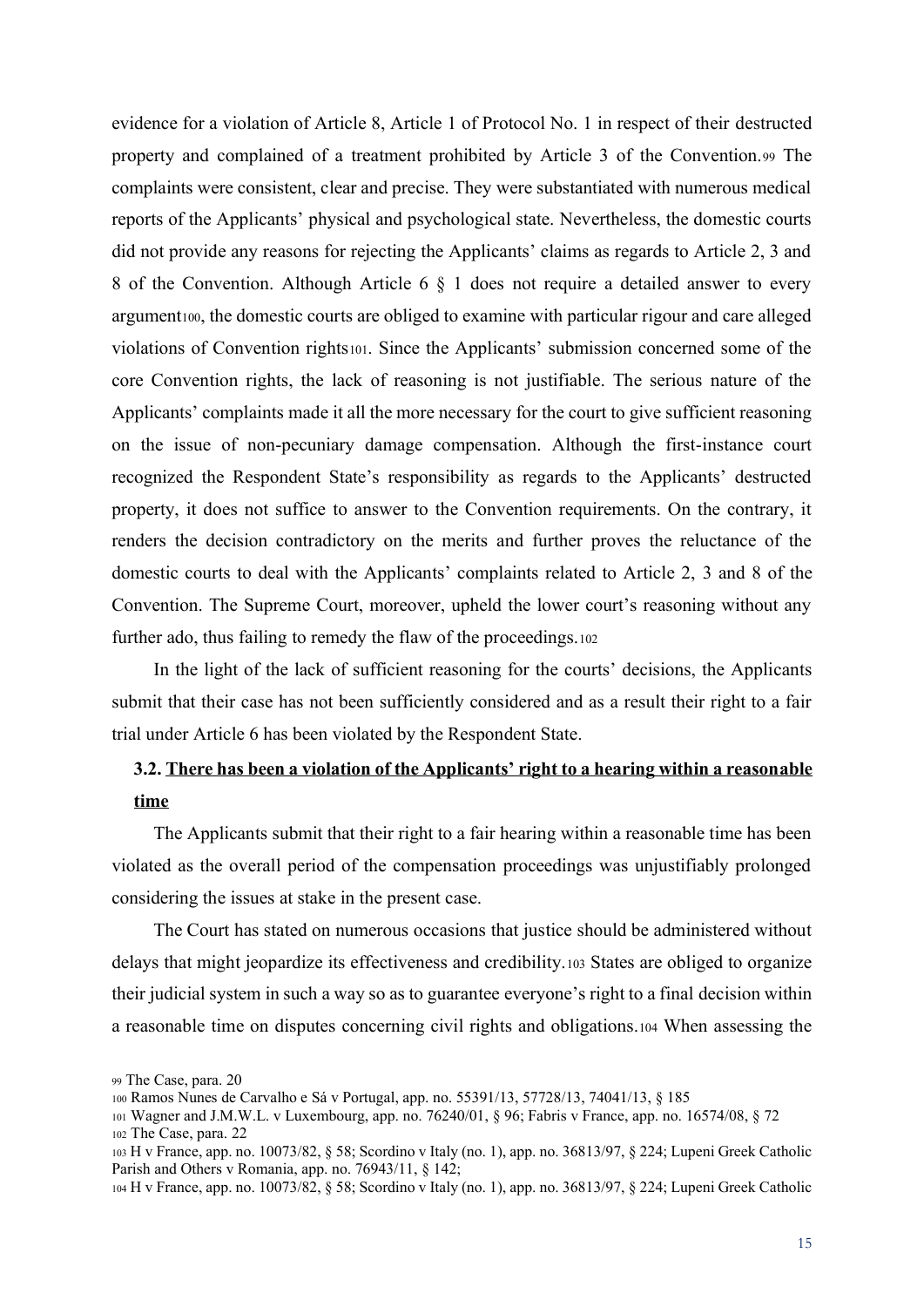reasonableness of the length of the proceedings the Court takes into account several factors the complexity of the case, the conduct of the parties and of the relevant authorities, as well as what was at stake for the applicant.<sup>105</sup> In the case of *X v France*<sup>106</sup> the Court stated that where the applicant suffers from incurable disease, exceptional diligence and promptness are required on behalf of the competent authorities, notwithstanding the number of pending cases. The Court decided that a period of almost 3 years for 2 instances was beyond the reasonable time limit in the light of what was at stake in the contested proceedings.

In the present case the period to be taken into consideration is almost 3 years for the proceedings before the first-instance court and the Supreme Court – from the moment when the Applicants initiated the compensation proceedings (16 November 2016) to the moment when the final judgement of the Supreme Court was delivered (30 August 2019). Hence, the Applicants maintain that the length of the proceedings went beyond the reasonable time-limit.

The authorities were well aware of the Applicants' deteriorated health and of the fact that their home was destroyed. Therefore, deciding their case was a matter of urgency as any delay might have rendered the decision devoid of purpose considering the life-threatening consequences borne by the Applicants. However, they did not provide the required exceptional diligence. The case was pending before the first-instance court for more than 2 years without any plausible explanation. As the duration of the proceedings had already exceeded the reasonable time-limit by the time the Gedru Regional Court delivered its judgement, the lack of delay during the subsequent proceedings before the Supreme Court could not remedy the flaw of the proceedings. The length was unjustifiable considering the Applicants' reduced life expectancy and the loss of their home. For the reasons that the domestic courts failed to give due regard to the importance of what was at stake for the Applicants in the compensation proceedings, the period of almost 3 years has been unreasonable and denotes a violation of Article 6 § 1 of the Convention.

In conclusion, the failure of both domestic courts to give reasons for their decisions in respect of the Applicants' claim for non-pecuniary damage, as well as the lengthy period of the compensation proceedings amount to a violation of Article 6 § 1 of the Convention.

Parish and Others v Romania, app. no. 76943/11, § 142;

<sup>105</sup> X v France, app. no. 18020/91, § 32; Lupeni Greek Catholic Parish and Others v Romania, app. no. 76943/11, § 143 <sup>106</sup> X v France, app. no. 18020/91, § 47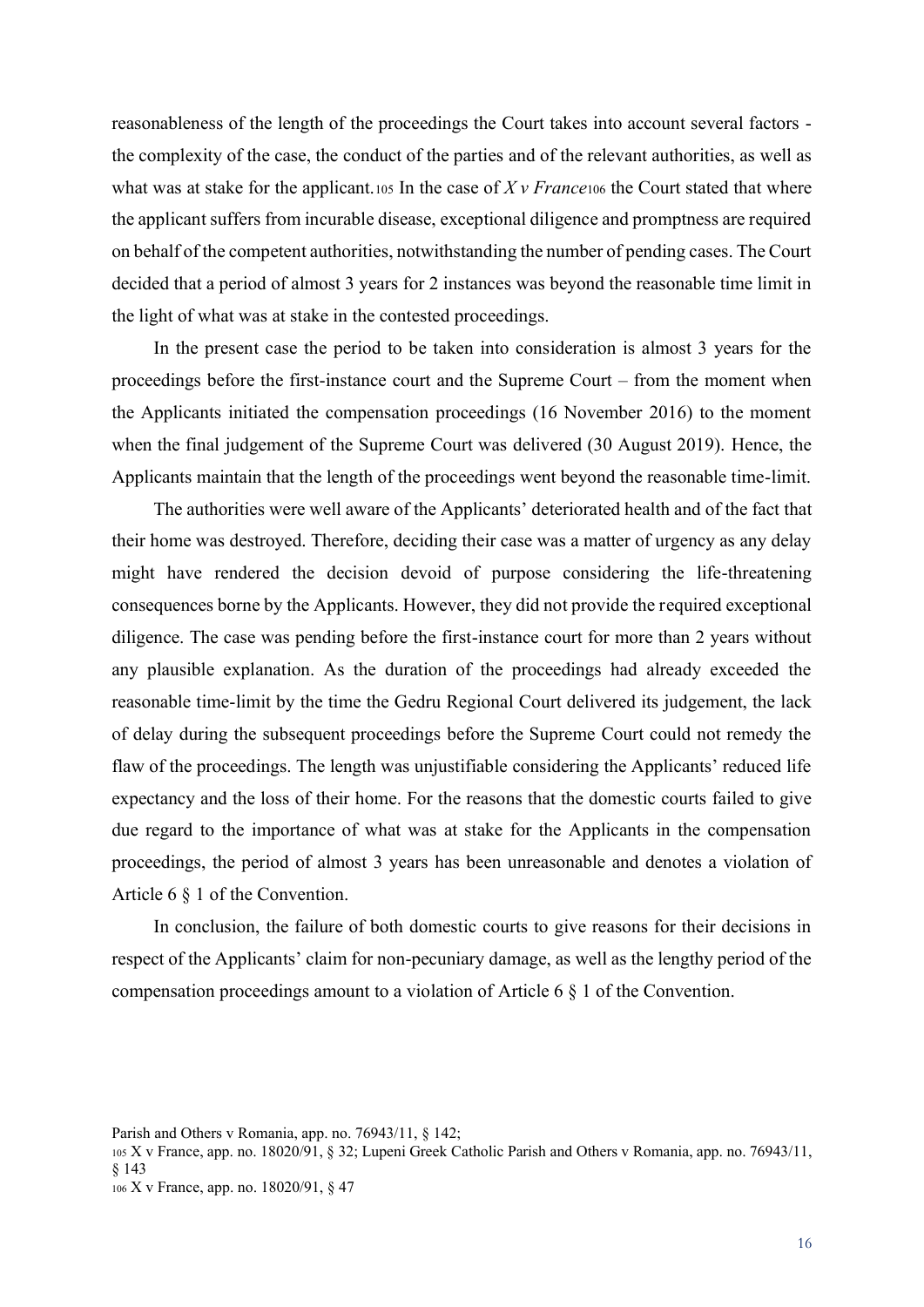### <span id="page-25-0"></span>**4. VIOLATION OF ARTICLE 13 IN CONJUNCTION WITH ARTICLES 2 AND 3 OF THE CONVENTION**

The Applicants submit that the Respondent State has violated Article 13 in conjunction with Articles 2 and 3 of the Convention due to the lack of an effective remedy for the violations of Articles 2 and 3 of the Convention.

#### <span id="page-25-1"></span>**4.1. The investigation was not effective within the meaning of Article 13**

The subsidiary nature of Article 13 requires as a prerequisite the existence of an arguable claim under another provision of the Convention. Even if the Court finds no violation of this complaint, this does not preclude it from finding a breach of Article 13.107 In respect of its accessory character, Article 13 guarantees the enforcement of other substantive rights secured in the Convention.108 It requires the availability of an effective remedy, which depends on the nature of the violated right.109 In the present case, Article 13 in relation to Articles 2 and 3 requires an effective criminal investigation, "including effective access for the complainant to the investigation procedure"<sup>110</sup> and a civil remedy capable of providing redress for the pecuniary and non-pecuniary damages sustained111. In order for a remedy to be considered appropriate, it must be effective in practice as well as in law.112

Article 13 has a wider scope than the procedural aspects of Articles 2 and 3 of the Convention in terms of what constitutes an effective remedy.113 The payment of compensation where appropriate is not the only redress considered as effective. A thorough and effective investigation capable of leading to the identification and punishment of those responsible has to be carried out as well.114 Therefore, even if the Court does not find a violation of the procedural aspects of Articles 2 and 3, the Applicants submit that a violation of Article 13 in conjunction with Articles 2 and 3 has occurred. As it was established in Section III, 1.3 the investigation into the military operation was not conducted in an expeditious and prompt manner, the Applicants were not kept duly informed and there were discrepancies between the conclusions of the Military Investigation Board and the Prosecutor. The ineffective investigations affected negatively the Applicants' possibility to defend their best interests.<sup>115</sup>

<sup>107</sup> Schabas (2015), p. 551

<sup>108</sup> Anguelova v Bulgaria, app. no. 38361/97, § 161

<sup>109</sup> Tanrikulu v Turkey, app. no. 23763/94, § 117

<sup>110</sup> Anguelova v Bulgaria, app. no. 38361/97, § 161

<sup>111</sup> Kaya v Turkey, app. no. 22729/93 (158/1996/777/978), § 107

<sup>112</sup> Case of Kudla v Poland, app. no. 30210/96, § 157

<sup>113</sup> Tanrikulu v Turkey, app. no. 23763/94, § 119; Khashiyev and Akayeva v Russia, 57942/00, 57945/00, § 183

<sup>114</sup> Bazorkina v Russia, app. no. 69481/01, § 161

<sup>115</sup> Sarli v Turkey, app. no. 24490/94, §§ 235-236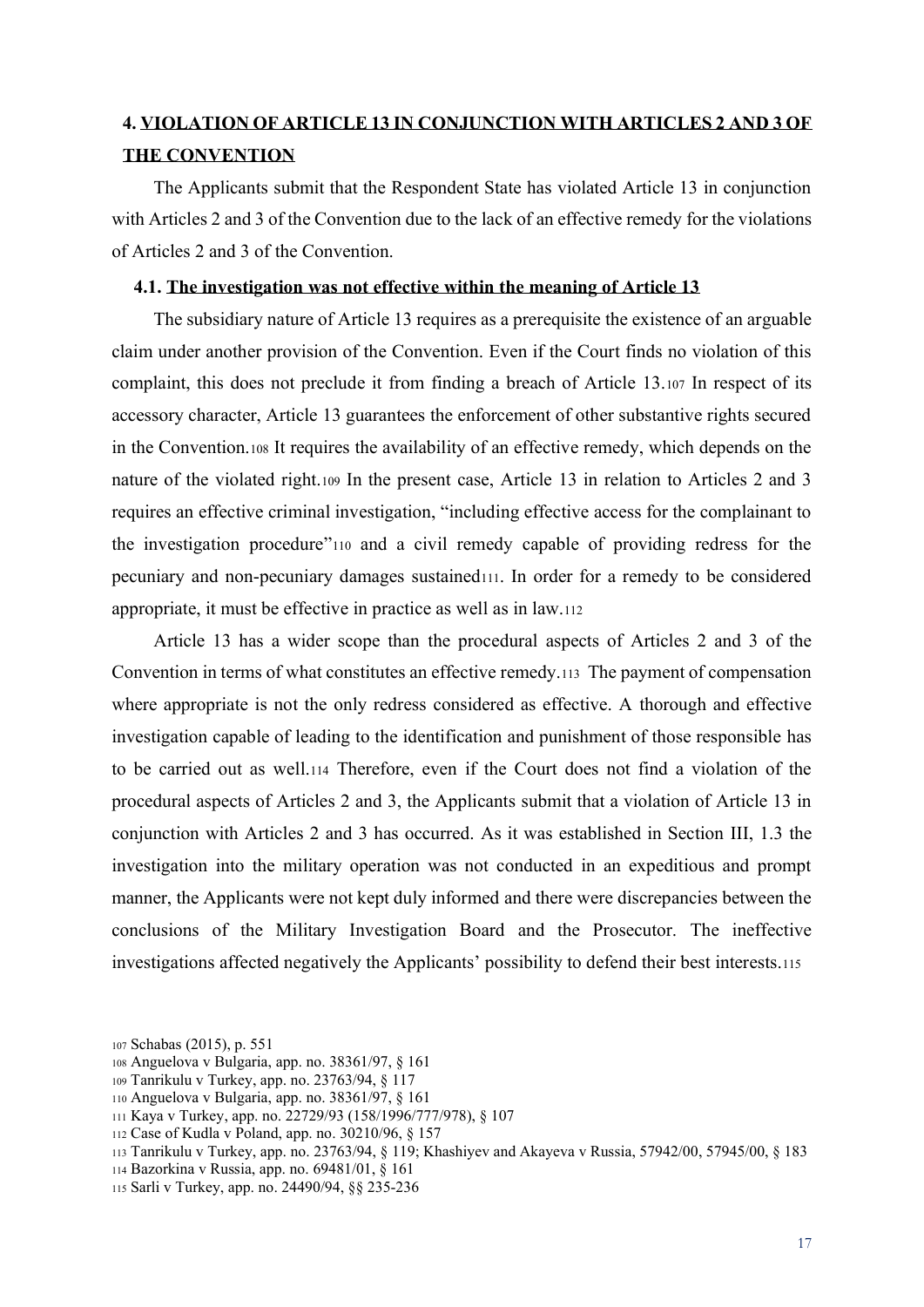Moreover, within the compensation proceedings, the Zephyrian courts relied only on the non-classified findings of the Prosecutor General116, thus, it was precluded from assessing the case in its entirety. Additionally, the deficiencies of the findings in the investigation were transferred to the civil proceedings. The discontinuation of the investigation predetermined the result of the appeal, which relied on a procedure proven to be ineffective as elaborated above. The Applicants were not compensated for the material and psychological damages that they have suffered from the violation of their human rights. Hence, the defects in the investigations corroborated the ineffectiveness of the civil remedy which was at the Applicants' disposal. <sup>117</sup>

#### <span id="page-26-0"></span>**4.2. The compensation proceedings did not provide an effective remedy**

Furthermore, the Applicants brought a civil action before the Zephyrian courts on the basis of the Zephyria Act on State Responsibility, alleging violations of their fundamental rights under Articles 2 and 3.118 As it was established by the Court in *Kudla v Poland119,* a remedy may be rendered ineffective in practice, when it is established in law, but its *de facto* implementation is impeded. For instance, it is demonstrated by the reluctance of the State to consider the Applicants' complaints and respectively to compensate them.120 In the case at hand both judicial instances failed to address the substance of the Applicants' complaints as they primarily focused on the lawfulness of the impugned operation.121 An approach of this kind demonstrates solely the denial of the Zephyrian courts to adjudicate on violations of human rights and to objectively evaluate state officials' actions. This approach is further in contradiction with their assessment of the damage sustained to their home.

As to the individual responsibility, in the present case the colonels acted in their capacity of state agents and their actions abroad have engaged the State's responsibility under International Law. The effects from the attack which arose on the territory of Aetheria, have established jurisdictional link for the purposes of the Convention. Hence, Zephyria bears full responsibility for ensuring the protection of human rights, as has been previously elaborated on.

Moreover, the Zephyrian Courts failed to recognize the pecuniary and non-pecuniary damages the Applicants have suffered as a result from the attack. Thus, the simple existence of a procedure did not constitute an effective remedy within the meaning of the Convention.

<sup>116</sup> The Case, para. 21

<sup>117</sup> Klass and Others v Germany, app. no. 5029/71, § 64

<sup>118</sup> The Case, para. 20

<sup>119</sup> Kudla v Poland, app. no. 30210/96, § 157

<sup>120</sup> *Mutatis mutandis* Petkov and Others v Bulgaria, app. no. 77568/01, 178/02, 505/02, § 74-79

<sup>121</sup> The Case, paras. 21-22